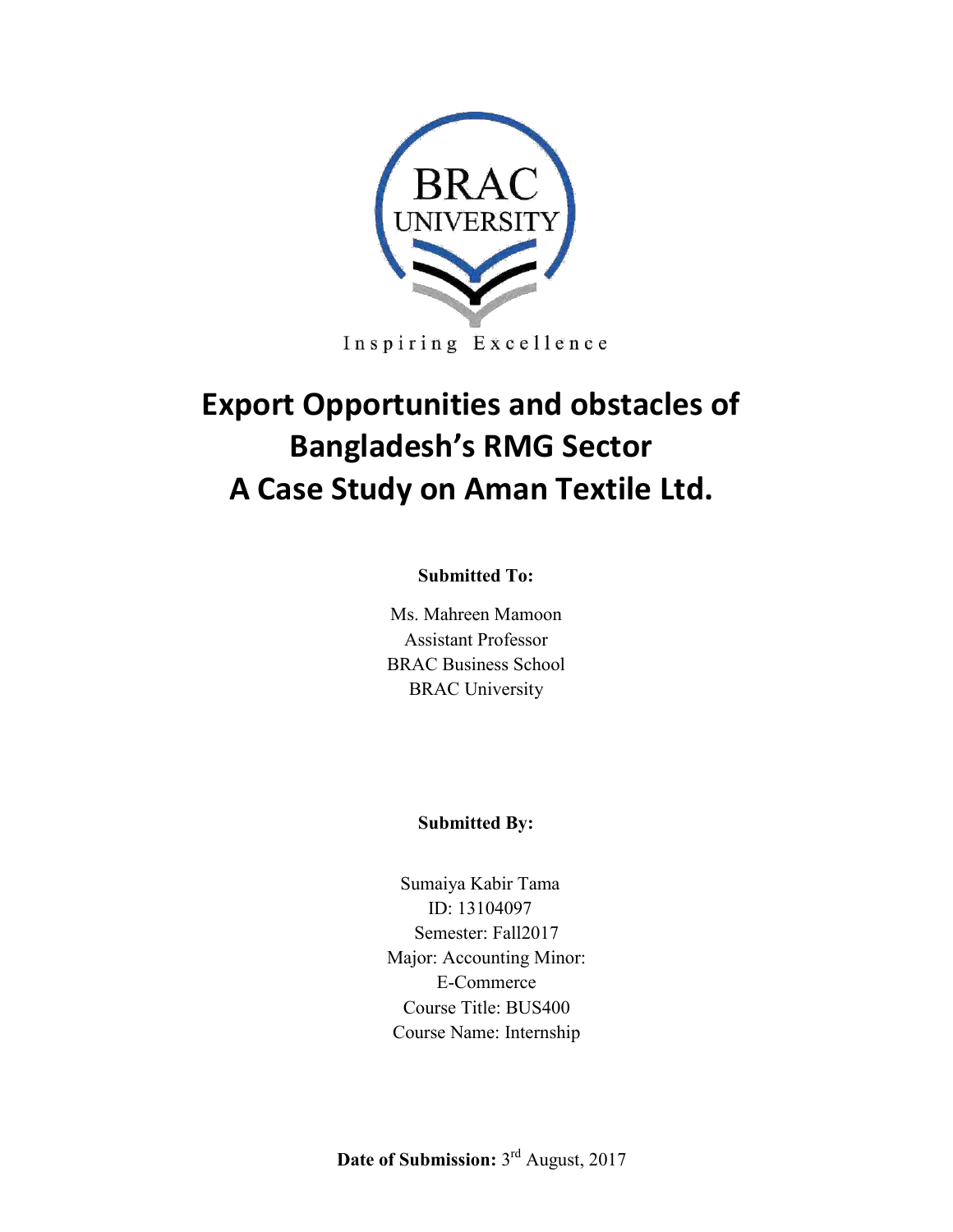#### **Letter of Transmittal**

Ms. Mahreen Mamoon Assistant Professor BRAC Business School BRAC University

**Subject**: Submission of Internship Report.

Dear Madam,

This letter is regarding the submission of my internship report, entitled *"*A Study on Export obstacles and Opportunities of Bangladesh's RMG Sector*"*. The purpose of this report is to learn about the Export obstacles and Opportunities of Bangladesh's RMG Sector as well as financial operations and the business process of Aman Textile Ltd.

I have successfully completed my internship program at Aman Textile Ltd and as an intern I worked there for three months. Working on this report was a great learning experience for me as it let me learn the differences between practical and theoretical work. I tried my level best to present the report to be objective, systematic and reliable.

I would like to take this opportunity to thank you for all the support and structured guidelines that have been provided. I would be very happy to provide you with any clarification regarding the project.

Yours Sincerely,

Sumaiya Kabir Tama

ID: 13104097 BRAC Business School BRAC University Contact: +8801703491669

Email: [sumaiyakabir@gmail.com](mailto:sumaiyakabir@gmail.com)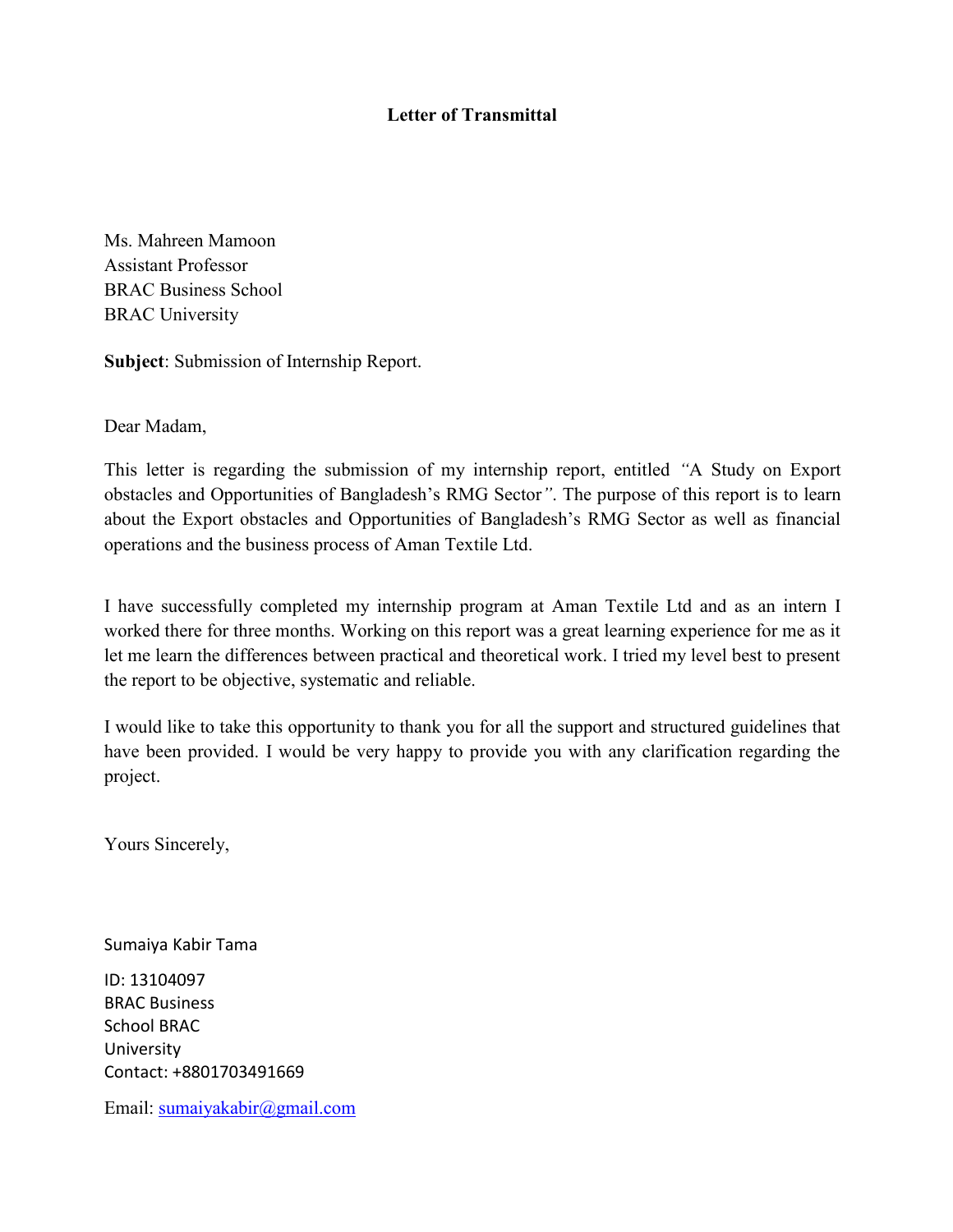#### **Acknowledgement**

At the beginning of preparing my internship report, I would like to express gratitude to the Almighty Allah for endless blessing. This whole internship report is an accrual of many people's effort. For this, I am thankful to a number of people who helped me to prepare and organize this report and for their kind opinion, criticism, suggestions, instructions, support and appropriate guidelines for this paper.

I have received endless support and guidance for preparing this report from numerous sources. I would like to take this opportunity to thank them all from the bottom of my heart.

First of all, I would like to thank my honorable internship supervisor Ms. Mahreen Mamoon, Lecturer of BRAC University for her continuous guidance and assistance in preparation of this report. Her invaluable advice has helped me a lot in writing this report. I am immensely thankful to her for the support she has provided during my Internship period.

Next, I would like to express my heartfelt gratitude to my organizational supervisor, Mr. Palas Mahbub, Senior Account Manager, Finance and Accounts, Aman Textile Ltd. He directed me towards the right information. I would also express my heartfelt gratitude to Mr. Prakash Jha, Manager of Finance and Accounts who always supported me in all ups and downs throughout the internship period.

I would also like to extend my gratefulness to the following persons: Ms. Saira Sultana, Senior Executive and Mr. Atikul Bashaar, Executive, Aman Textile Ltd for guiding me with the right procedure, process, policies of their department and information regarding Aman Textile Ltd Their valuable contribution has facilitated the successful completion of this report to a great extent.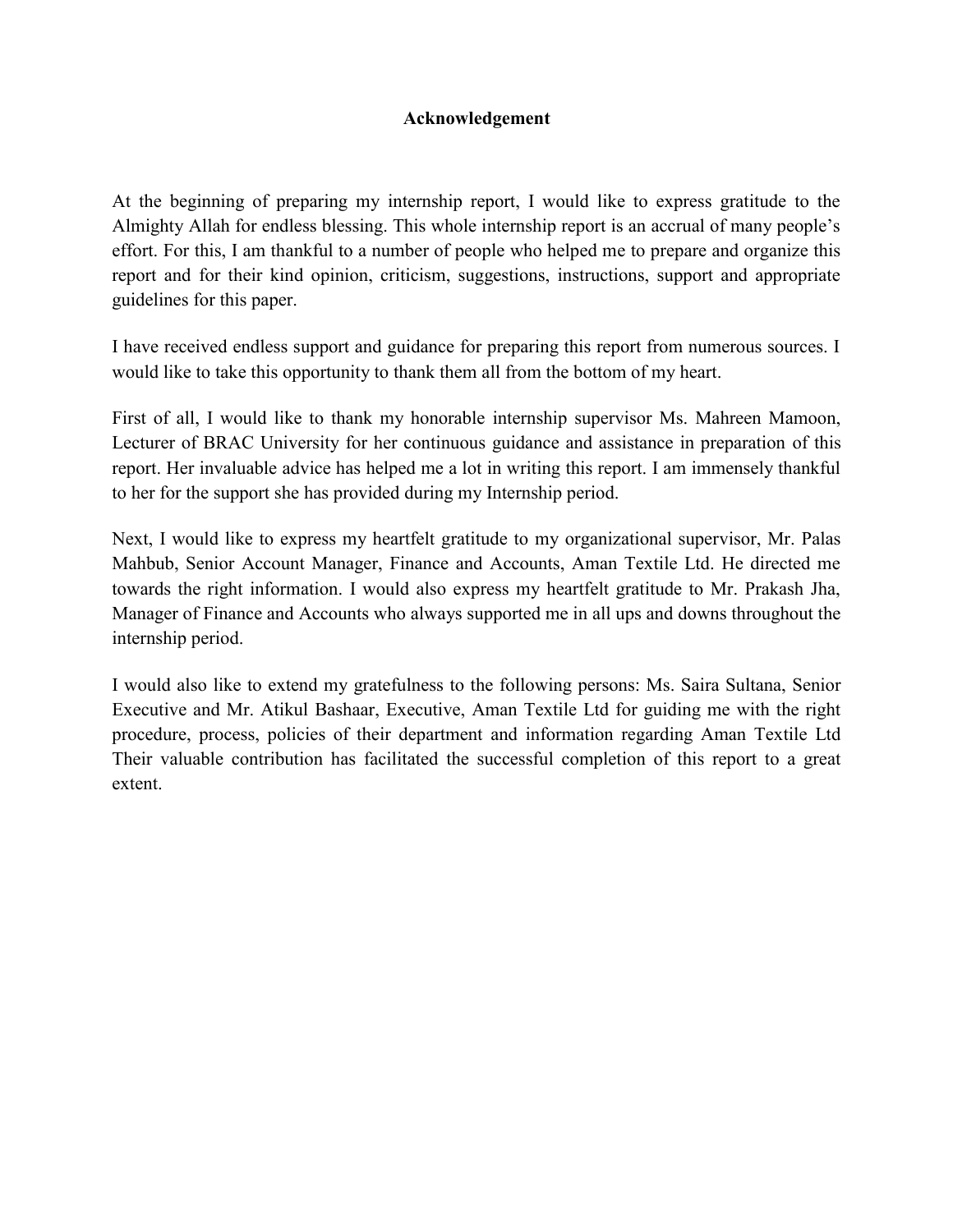#### **Executive Summary**

This report not only gives an overall view and prospect of Aman Textile Ltd covering from running business processes, organizational structure to the clients but also looks into the export performance of RMG (Ready Made Garments) Sector. Besides it follows an in-depth analysis which tries to reveal the restrictions, obstacles as well as opportunities regarding export of Bangladesh's RMG Sector.

Aman Textile Ltd can also be regarded as one of the twenty four business ventures of Aman Group while the other ventures include several business areas like cold storage, trading, construction and agro. Despite of starting its operations in Bangladesh in 2004, Aman Textile Ltd has become popular in the apparel industry within a very short span of time. Fabric and knit are the primary services of Aman Textile Ltd. Here cost effective offering, better monitoring and better service with proper assurance of 100% export quality are what made Aman Textile Ltd famous across the world.

On the other hand, the outstanding performance of Aman Textile Ltd presented the RMG industry as an attractive sector to invest in as a result competition keeps rising like any other sector. Throughout this report it is stated how RMG sector is functioning along with opportunity and probable threat, This report is also followed by an industry data analysis which ultimately unfolds the obstacles country's RMG sector facing as well as opportunities are available to tap on.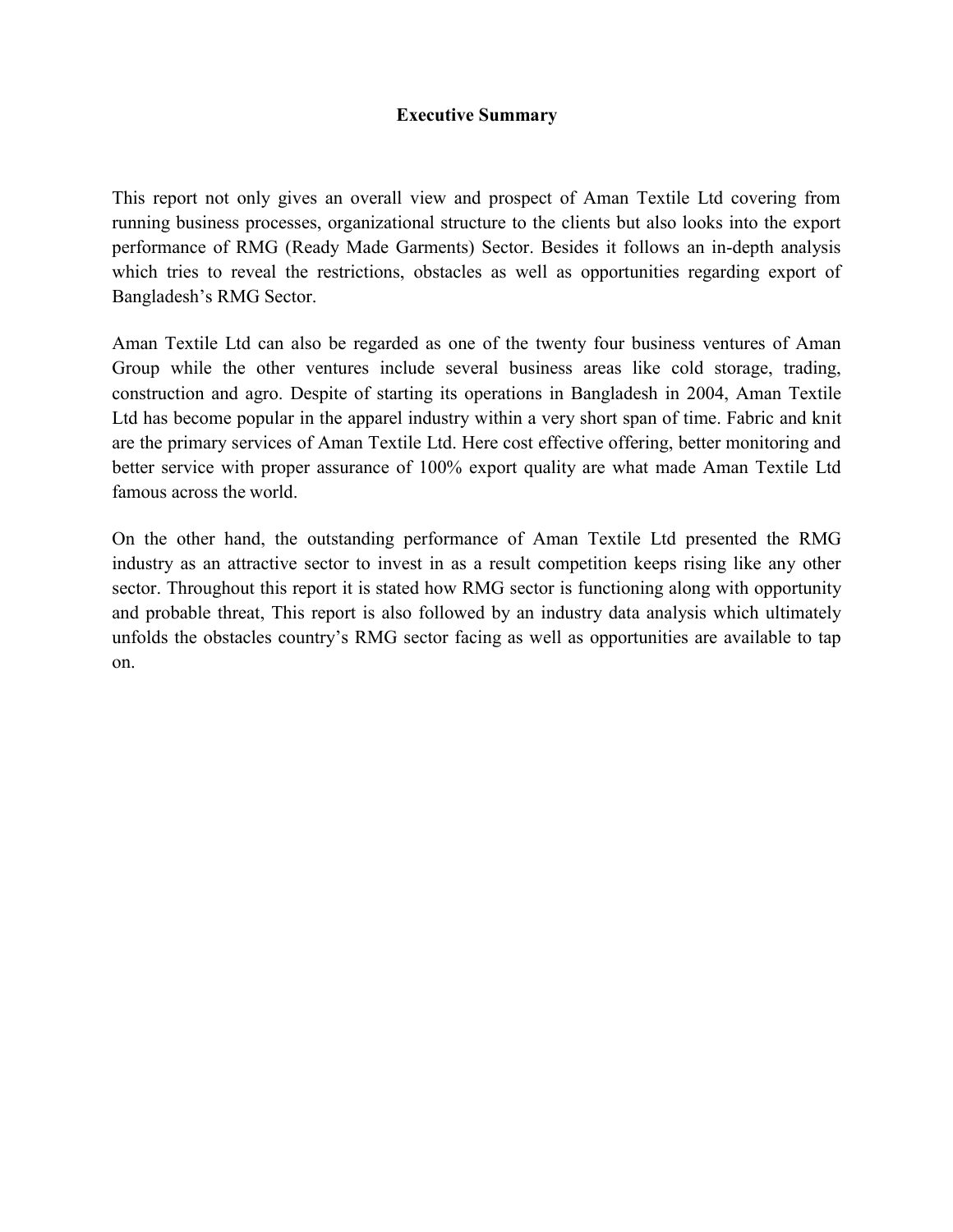# **Contents**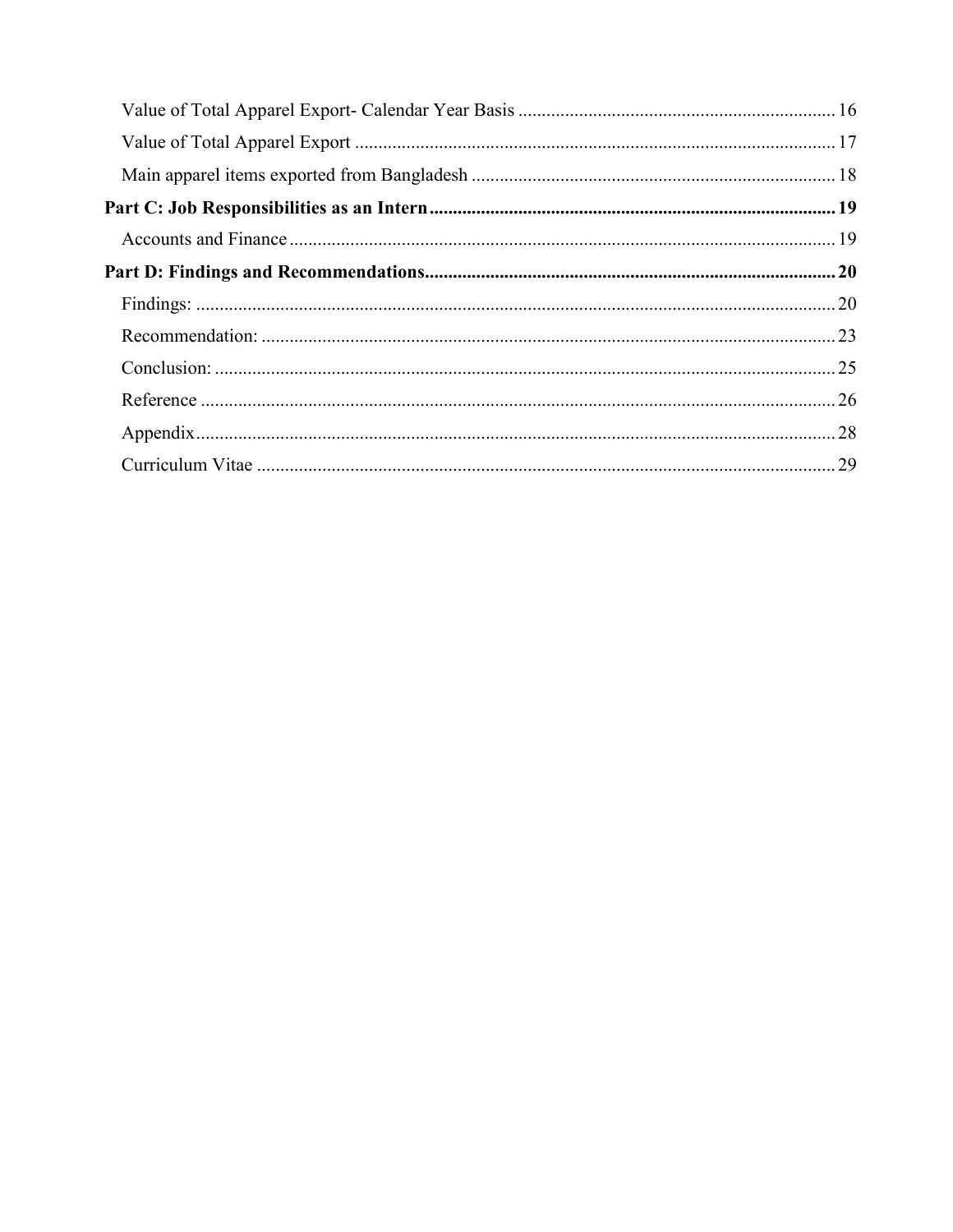## **A: The Organization Part**

### <span id="page-6-0"></span>**Introduction**

The readymade garments industry acts as the foundation of our economy and as a driver for the advancement of our nation. We take pride in the division that has been getting billions of dollars as fare income and as well as making occupations for many individuals in the country.

The "Made in Bangladesh" tag has additionally brought brilliance for Bangladesh through making it a renowned brand around the world. Bangladesh, which was once named by skeptics an "endless crate" has now turned into a "wicker container loaded with ponders." The nation with its constrained assets has been keeping up 6% yearly normal GDP development rate and also has achieved surprising social and human advancement.

It is a matter of incredible fact – how the economy of Bangladesh keeps on developing at a stable rate. Presently, we imagine Bangladesh accomplishing the center wage nation status by 2021. We firmly believe that our fantasy will work out as expected within the predetermined time and therefore, RMG business will surely assume a vital part in appearing the desire.

After the freedom in 1971, Bangladesh was one of poorest nation. No real ventures were produced in Bangladesh, when it was known as East Pakistan, because of unfair nature and arrangements of the administration of the then West Pakistan.

The business that has been playing a vital role to modifying the nation and its economy is none other than the readymade garments (RMG) industry. The division represents 81% of aggregate fare profit of the nation.

The MFA-share was a blessing to our industry to thrive, constantly make and create. While the amount was moving more like an end in 2004, it was foreseen by various that it could be a threat for our RMG sector.

But, the post-MFA period is another story of progress. Representing every one of the forecasts wrong, we beaten the post-MFA challenges. Presently the clothing business is Bangladesh's greatest export oriented sector.

In spite of the major development of our RMG industry, and its splendid prospects, challenges are still there. One of the greatest tests that the RMG industry is facing now is to guarantee working environment security and better working conditions for the huge number of article of clothing laborers.

Two noteworthy incidences, the Tazreen fire and the Rana Plaza fall, have conveyed the issue of working environment wellbeing to the forefront and drove all partners to act as needed. Following the awful episodes, different stages, for example, the Bangladesh Accord on Fire and Building Safety, the Alliance for Bangladesh Worker Safety and National Plan of Action have been formed to enhance building and terminate wellbeing of Bangladesh's piece of clothing industry.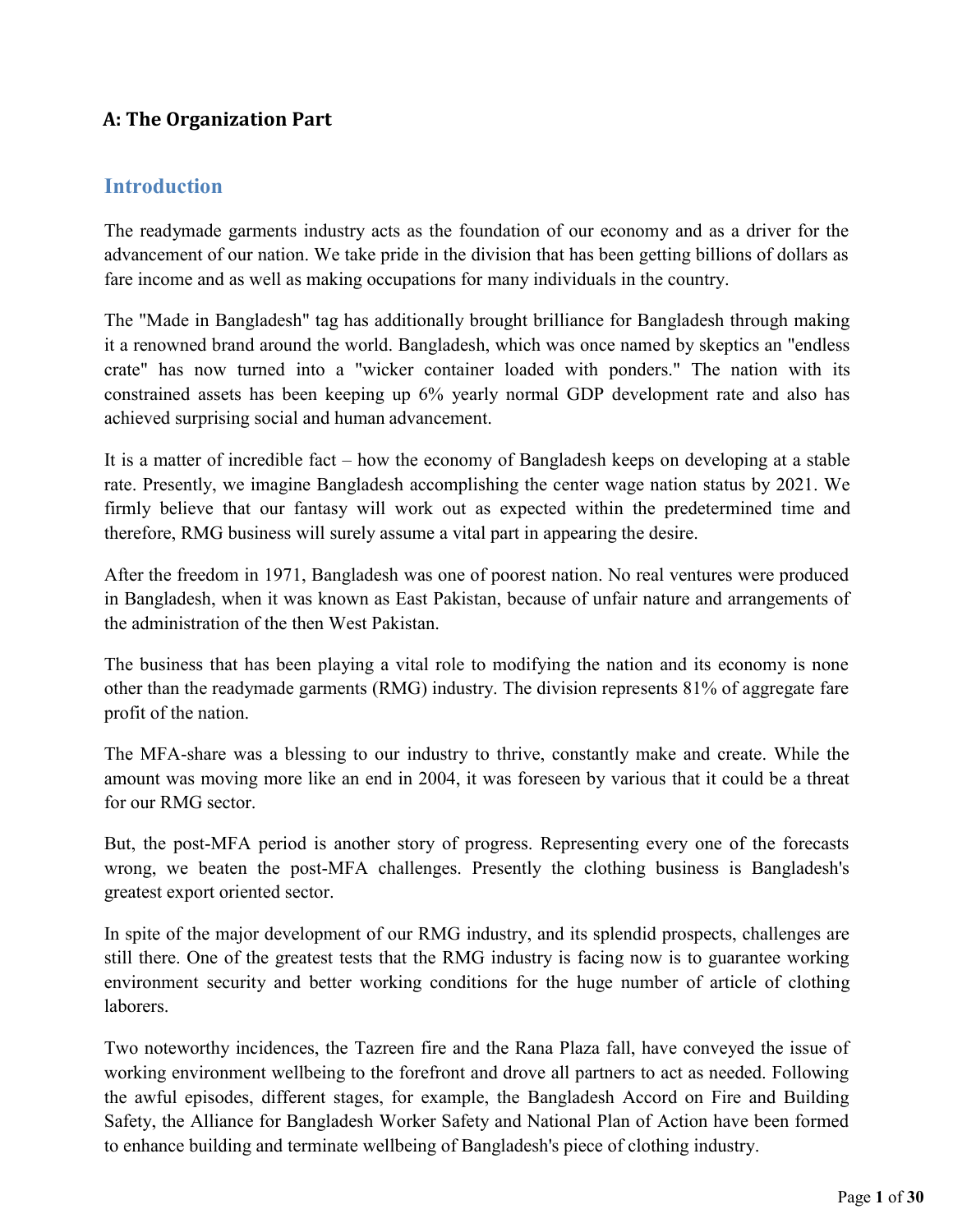All individuals from the BGMEA and BKMEA are working full scale to complete the remedial activity designs which is recommended by the Accord, Alliance and National Plan of Action after examinations, notwithstanding contributing colossal measure of cash.

Be that as it may, guaranteeing working environment wellbeing at all piece of clothing manufacturing plants is a tremendous errand and will set aside opportunity to achieve. Be that as it may, we trust the administration of Bangladesh, BGMEA and BKMEA, with the help of worldwide brands and universal advancement accomplices, will have the capacity to guarantee the security of the RMG business and keep up the force of financial improvement in the nation.

Along with challenges a sparkling future is sitting tight for the growth of garment industry of Bangladesh. Beginning without any preparation, Bangladesh has made some amazing progress and is currently one of 10 new developing nations on the planet. The macroeconomic steadiness, 6% yearly normal GDP development, hearty execution of settlement and fare, solid remote cash hold, and striking social and human improvement over the previous decade – all mirror our basic qualities.

Given the strength of the RMG business in the general economy of Bangladesh, we need to secure this area. Instead of lounging in the transcendence we should work as an inseparable unit to hold reasonable development and aggressive edge of this industry.

## <span id="page-7-0"></span>**Research objective:**

- $\pm$  To reflect the export performance of Bangladeshi garments in international market
- $\pm$  To identify the difficulties and barriers faced in the international market
- $\pm$  To identify possible threats to the Bangladesh garments in the international market in near future
- $\pm$  To identify the opportunities of the Bangladeshi garments that may be realized in the international market
- $\uparrow$  To recommend the measurers needed to be taken for increasing the export volume

#### <span id="page-7-1"></span>**Scope**

The title of the internship report is "A Study on Export obstacles and Opportunities of Bangladesh's RMG Sector" where I have tried to portray all the information gathered throughout my internship time while working in the organization for last three months. Primarily, most of the information given in this report collected from my own observation of working in the organization and interviewing my colleagues, supervisor and others directly. Apart from that, company's legal documents, news, reports, and company's database are used as the secondary sources. Throughout the process I got ample opportunities or scopes to know about this particular sector like how this sector is growing, challenges are faced by and who are players running the sector, apparently what are the key drivers behind the progress of Ready Made garments industry of Bangladesh.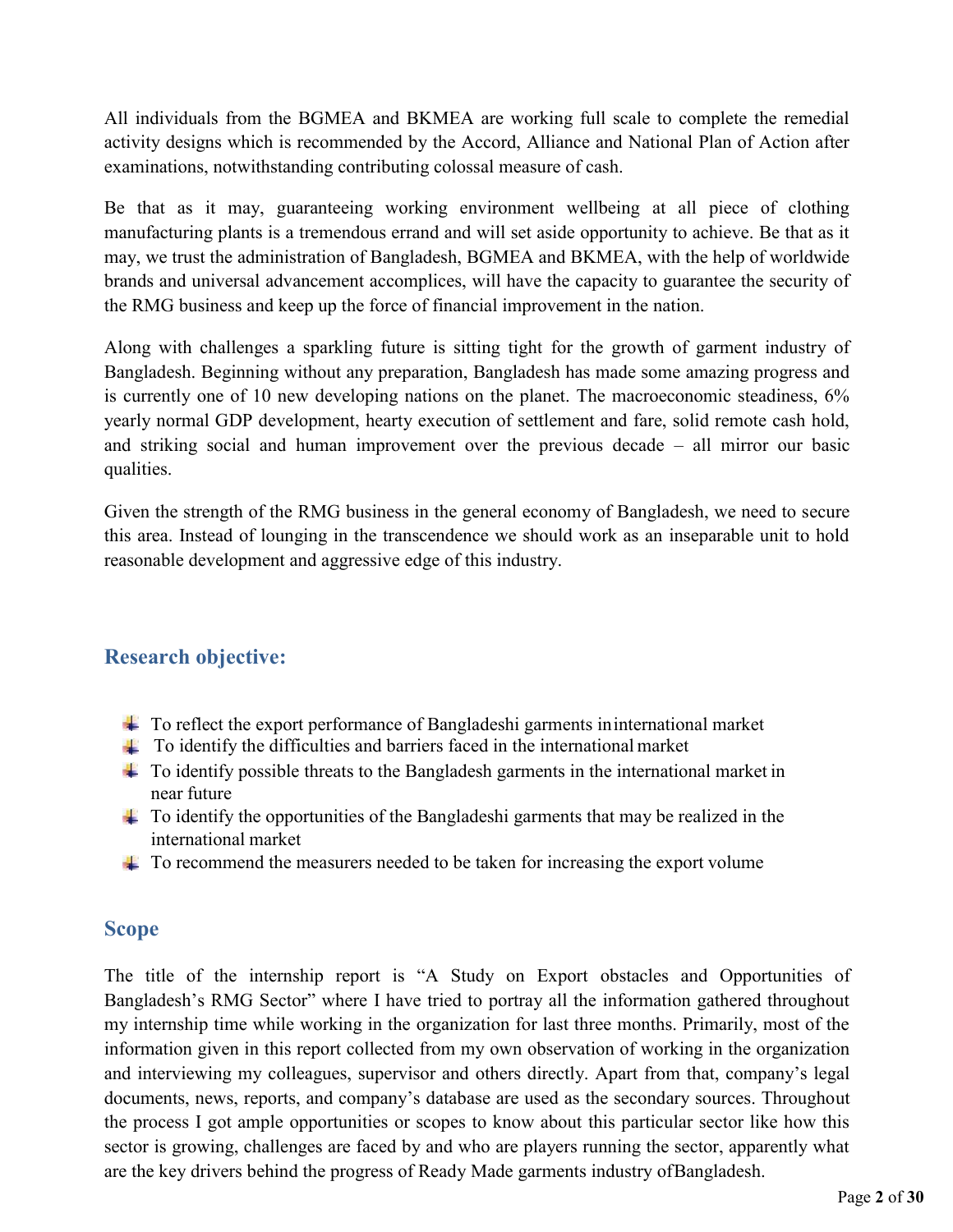## <span id="page-8-0"></span>**Methodology:**

The project report is based on mainly secondary sources of data. Data which is required for the report were collected from different published reports, journals and from the activities and queries from my internship period. Different tables and charts have been used to interpret the data and draw inference there from.

**Primary sources of data:** includes practical experiences during internship and queries from the executives, officers and employees while doing my internship in Aman textile Ltd.

**Secondary sources of data:** includes articles, journals, and other related document published in the internet.

## <span id="page-8-1"></span>**Company Background:**

Under the family of Aman Group Ltd., **Aman Tex Ltd.** is a 100% export oriented company along with importing; trading, manufacturing. Over the years, Aman Group Ltd. has made a desirable reputation of reliability among the vendor & supplier. At the same time they have been also able to serve in ever growing RMG sector with consistent high quality, on-time delivery and efficient compliance with international labor & environmental standards. Moreover, Aman textile Ltd.'s ethics is based on that simple philosophy stating "quality, on-time delivery and competitive price are the essence of long term relationship in export business".

Aman Textile Ltd. started its journey in 2004 as a private Ltd. Within a few years it has been serving as one of the leading dynamic composite knit garments in the RMG Industry.

Firstly The Company established its factory at Boiragirchala, Sreepur, Gazipur, with a team of young and dynamic visionaries. With a view to achieve the quality standard and increasing demand of the global market, Aman Textile Ltd. got the latest machineries from the European countries as well as from the United States of America & Japan.

Under the management of Aman Group Ltd., there are two export oriented textile and garment manufacturing units. Most of the plants has been installed  $\&$  erected by both foreign and local engineers. The six storied plant building covers an area of more than 400,000 square feet where as an additional area of 20,500 Square foot is covered by ETP and Supply Water Plant. The main building accommodates all the departments of knitting, dyeing, finishing and the utilities etc.

The textile and garment units within the Textile complex are:

1. Aman Cotton Fibrous Ltd. which can process yarn like 5, 85,000 kg/month

2. Aman Textile Ltd. deals with vertical operation like Fabric to garments which can process yarn like 15, 00,000 pcs/month.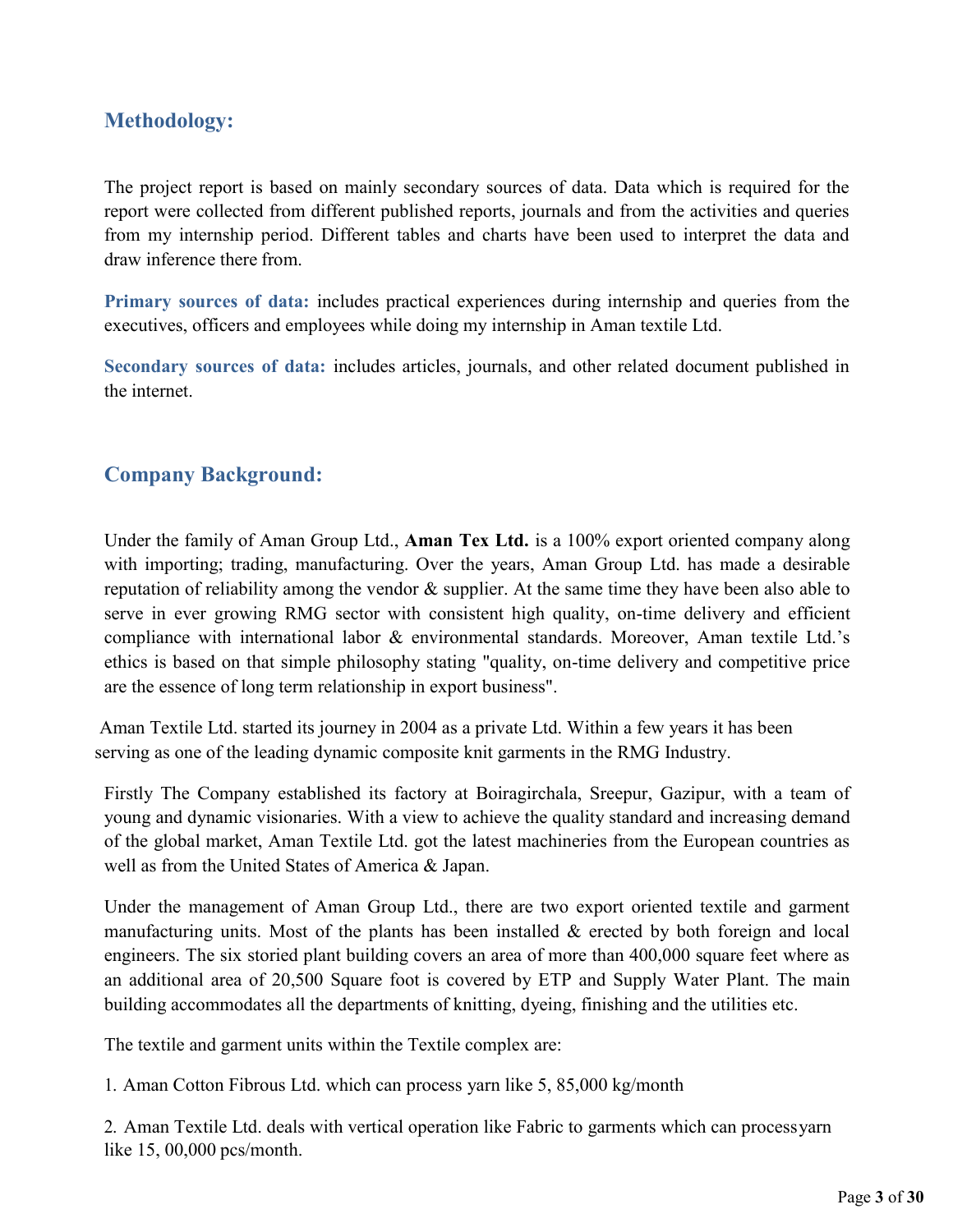Aman Textile Ltd.is specialized in high quality knit-garments for Infant, Children, Ladies and Men's using a wide range of knit fabrics manufactured within the Aman Textile complex.



## <span id="page-9-0"></span>**Product and Capacity:**

Basically, Aman Textile Ltd. specializes in high quality Knit-garments for Infant, Children, Ladies and Men's using a wide range of knit fabrics manufactured within the Aman Textile complex. The plant is equipped with facilities for producing garment's products starting from the infant sleep sack / body suits to ladies / men's hooded sports jackets based on designs, fabrics and accessories as per the requirement obtained from the buyer. The garments have to go from basic to complicated cut and sew with placement prints, embroidery or both. The fabric includes 100% cotton, polyester, nylon or various blends with or without elastin, yarn dyed or solid dyed and so on.

The production capacity of Aman Textile Ltd. is 15 lac and plus pieces of knit-garments/month. The products of the unit have been classified into four segments to meet the increased demand of the European, Canadian & USA market.

The table below shows the capacities of different types of knit-garments, with sufficient flexibility to allow 25-40% additional capacity of any one of the items.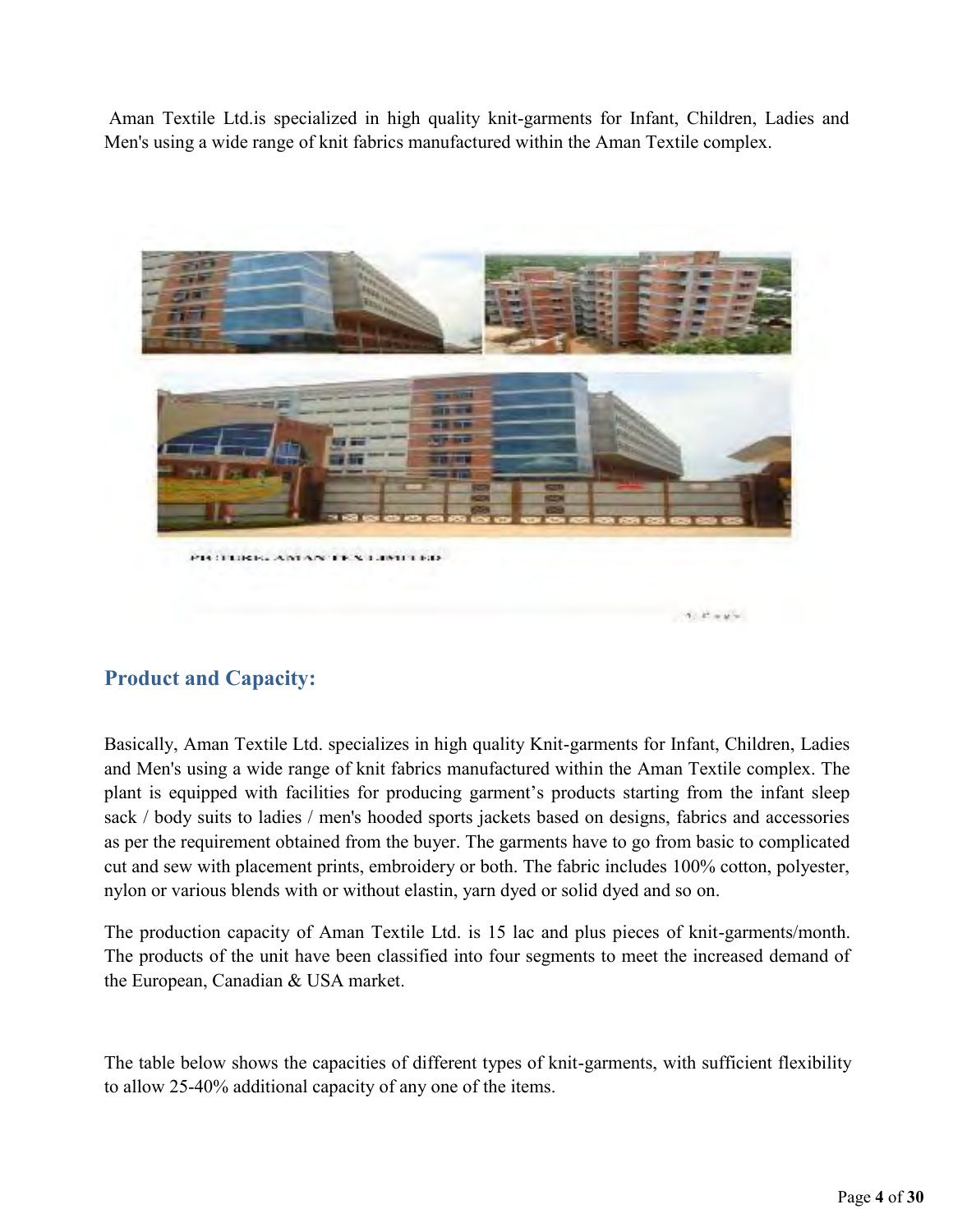| <b>Infants</b> | <b>Children's</b> | <b>Ladies</b> | Man's       |
|----------------|-------------------|---------------|-------------|
| Pcs/month      | Pcs / month       | Pcs / month   | Pcs / month |
| 20%            | 20%               | 40%           | 20%         |

## <span id="page-10-0"></span>**Certification:**

- ISO: 9000-2008 (Quality management system)
- ISO: 14001-2004 (Environmental management system)
- WRAP (World responsible Accredited Production)
- Ceko-Tex @ Standard 100 (Confidence in Textile)
- URS (United register of system)



## <span id="page-10-1"></span>**VISION:**

Aman Textile Ltd.'s vision is to be a leader in fulfilling country's basic needs through industrialization which will assure the total quality

## <span id="page-10-2"></span>**MISSION**

Aman Textile Ltd.'s mission is to establish labor intensive industries which will blend the latest technologies and uphold ownership by the employees along with conservation of environment, precise commitment to the society and sustainable contribution to GDP"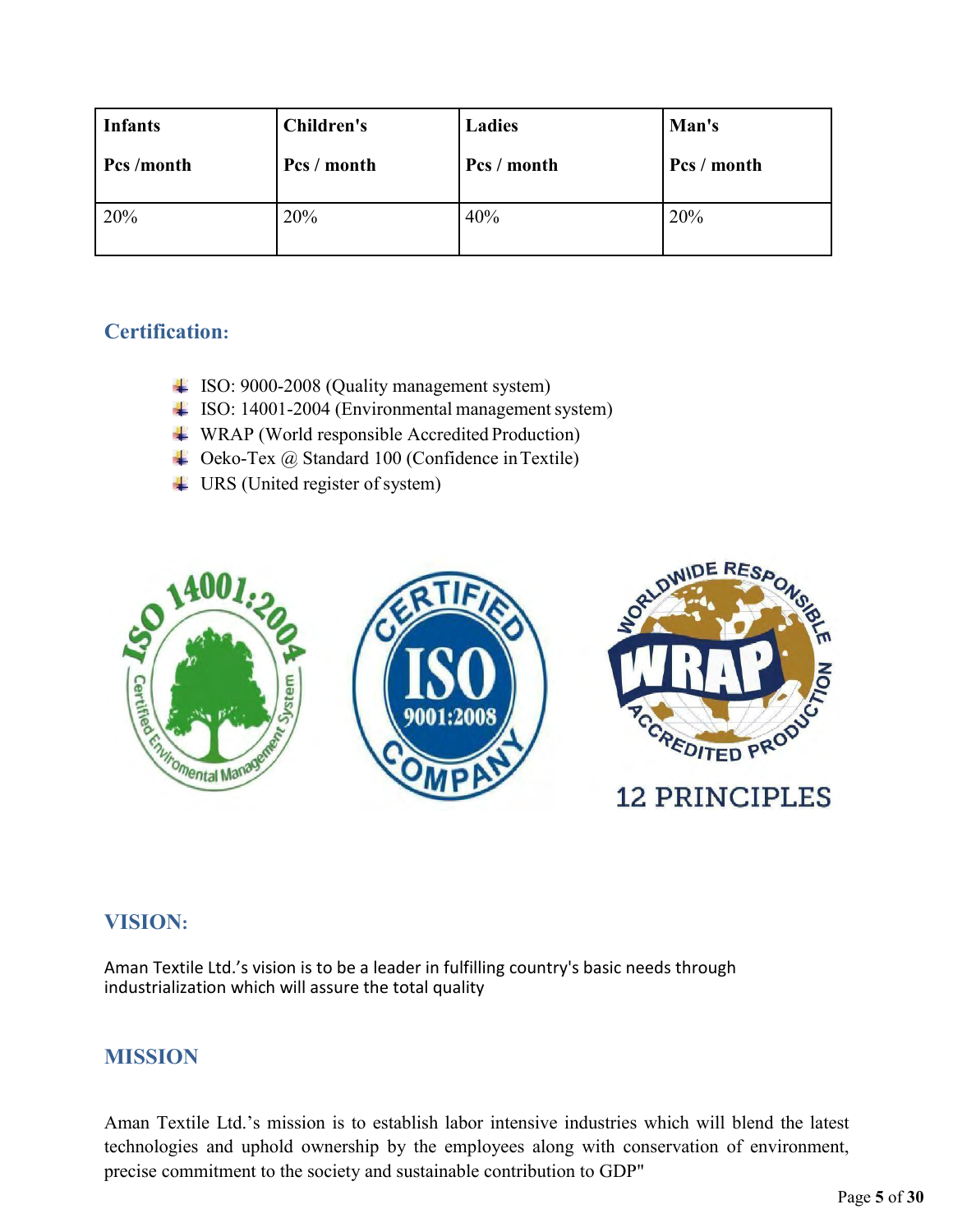

## <span id="page-11-0"></span>**The threat of new entrants:**

As Bangladesh's garment industry is experiencing a good response across the world and sufficient cheap labor and loan facilities are available to start a business in this sector, threat of potential entrants is high. This simply explains that Aman Textile Ltd needs high strategic stands to survive as well as to have sufficient order from the emerging RMG sector.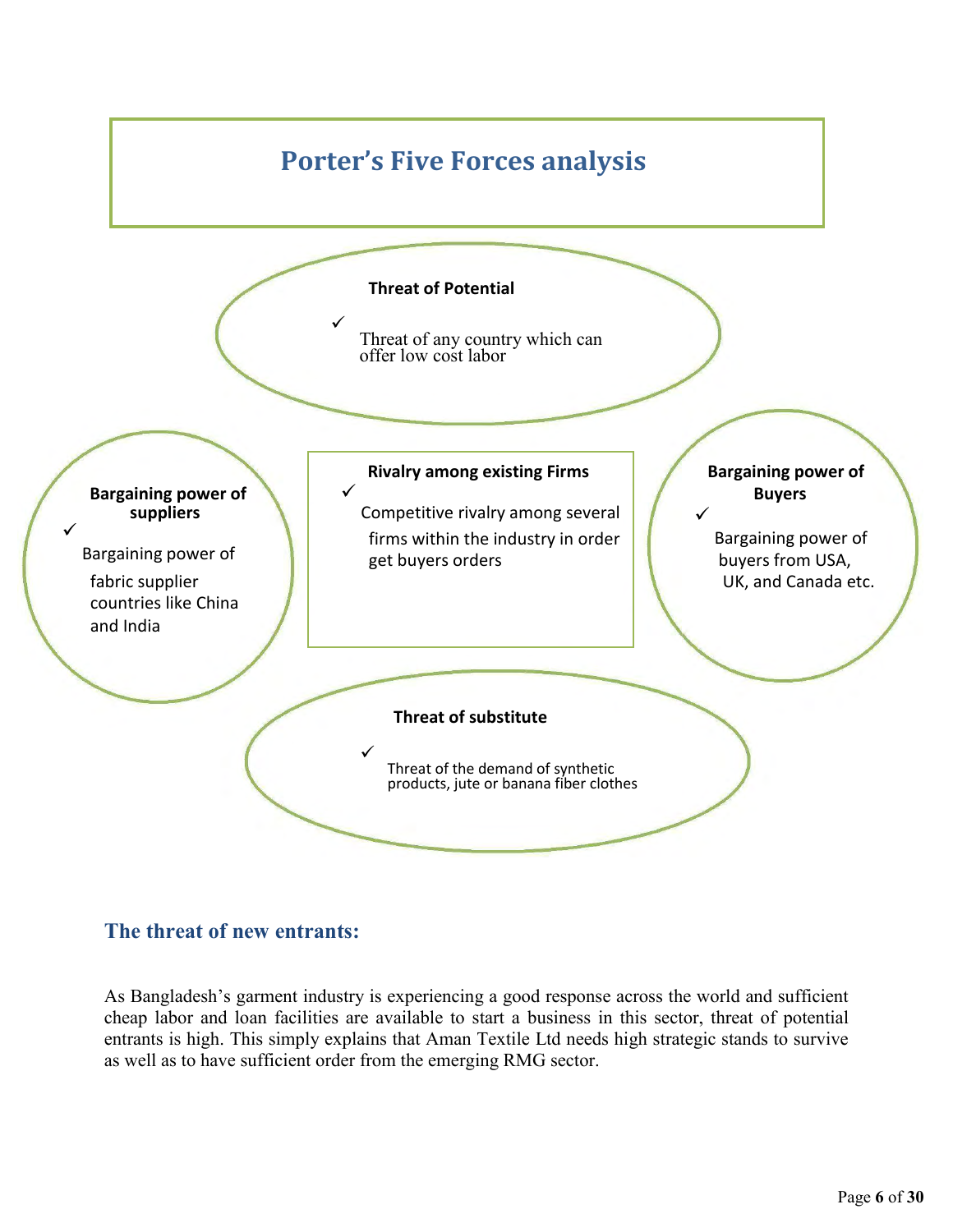## <span id="page-12-0"></span>**The bargaining power of the firm's suppliers:**

The bargaining power of suppliers is moderate. Sometimes the buyers of the company refer to certain supplier. In that case those suppliers enjoy preference.

#### <span id="page-12-1"></span>**The bargaining power of the firm's customers:**

The bargaining power of firm's customers is high. Bangladeshi manufacturers realize that the buyer possesses more power than themselves. Then, China's lead and India's march to the top keep the Bangladeshi manufacturers on their toes. Therefore, Aman Textile Ltd. is providing large space of choices in terms of quality and cost.

#### <span id="page-12-2"></span>**The threat of substitute products:**

In this industry this aspect is not considered because there is no perfect substitute for their provided service like synthetic products, jute or banana fiber clothes etc. Although mix of different fabrics is being offered by Chinese market and is getting popular over the course of time also. But till today the threat of substitute products is low.

#### <span id="page-12-3"></span>**The intensity of rivalry among competing firms:**

As Government is taking enough initiatives to make the growth of industry steady as well as loan facility is there for growth more players and merchandising company is trying hard to keep up with the competition of RMG sector. As a result intensity of rivalry is quite high for any operating company.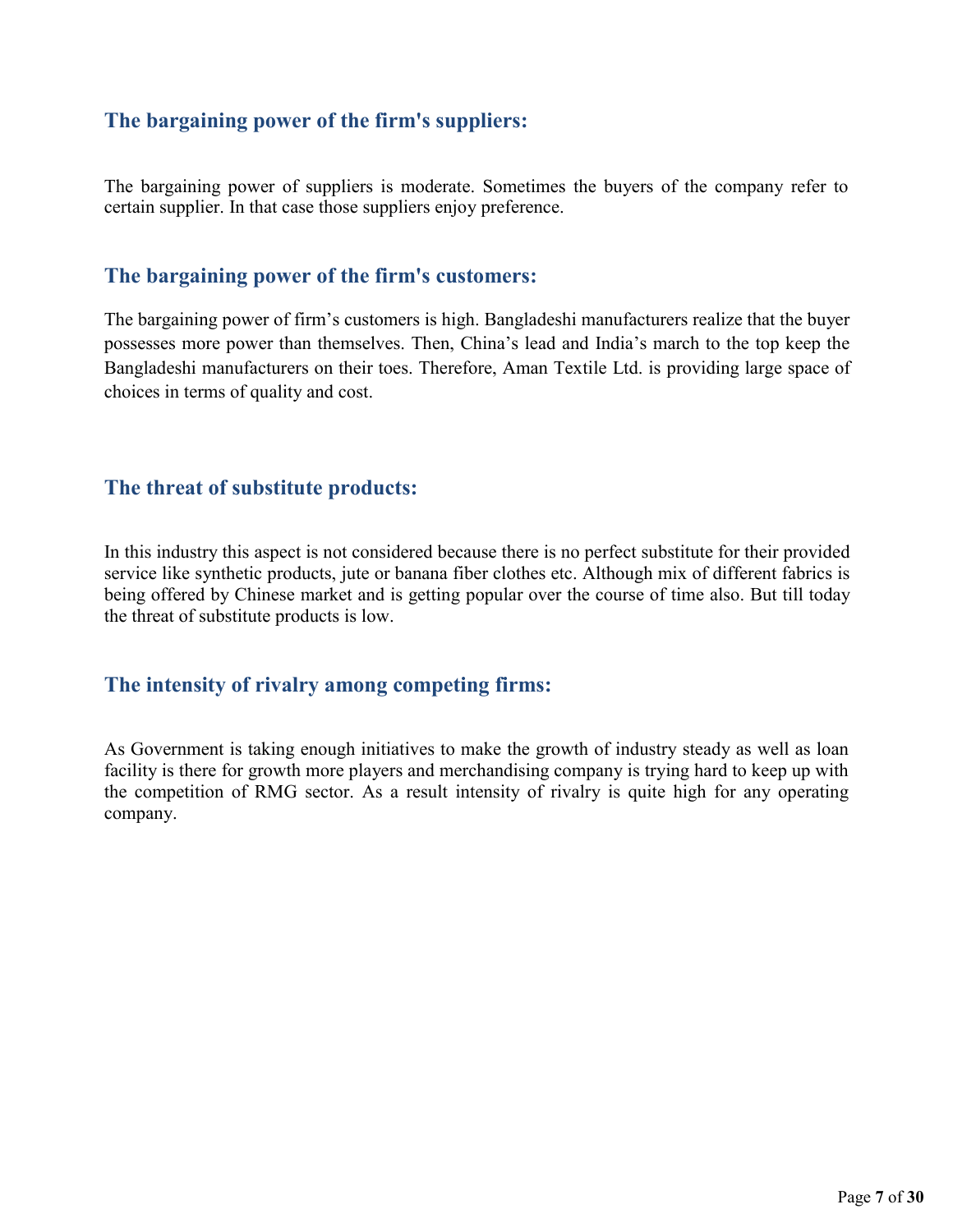#### <span id="page-13-0"></span>**SWOT analysis of Aman Textile Ltd.**

#### <span id="page-13-1"></span>**Strengths:**

- $\Box$  Having experienced management officials to conduct the production process effectively
- $\Box$  Sufficient production capacity within the factory
- $\Box$  In house printing, embroidery and washing plant facility
- $\Box$  Usage of available modern equipment
- $\Box$  Aman textile has strong reliability to the clients

#### <span id="page-13-2"></span>**Weakness:**

- ? Delay in case of delivering sample
- ? Difficulties to cope with upgradable new technology
- ? Lack of new automated equipment

## <span id="page-13-3"></span>**Opportunities:**

- » Reliability and quality assurance have got several foreign countries interest about this company
- » Withdrawal of the quota system of garments product from early2006 increases the demand of RMG sector
- » Labor cost and sound cooperation has always been an opportunity for RMG sector.

#### **Threats**

- $\times$  Emerging market of China and India
- $\times$  Increased competition with local garments
- $\times$  Political unrest is a notable threat to the smooth function of Aman Textile Ltd.
- $\times$  Lack of electricity can make problem for the business.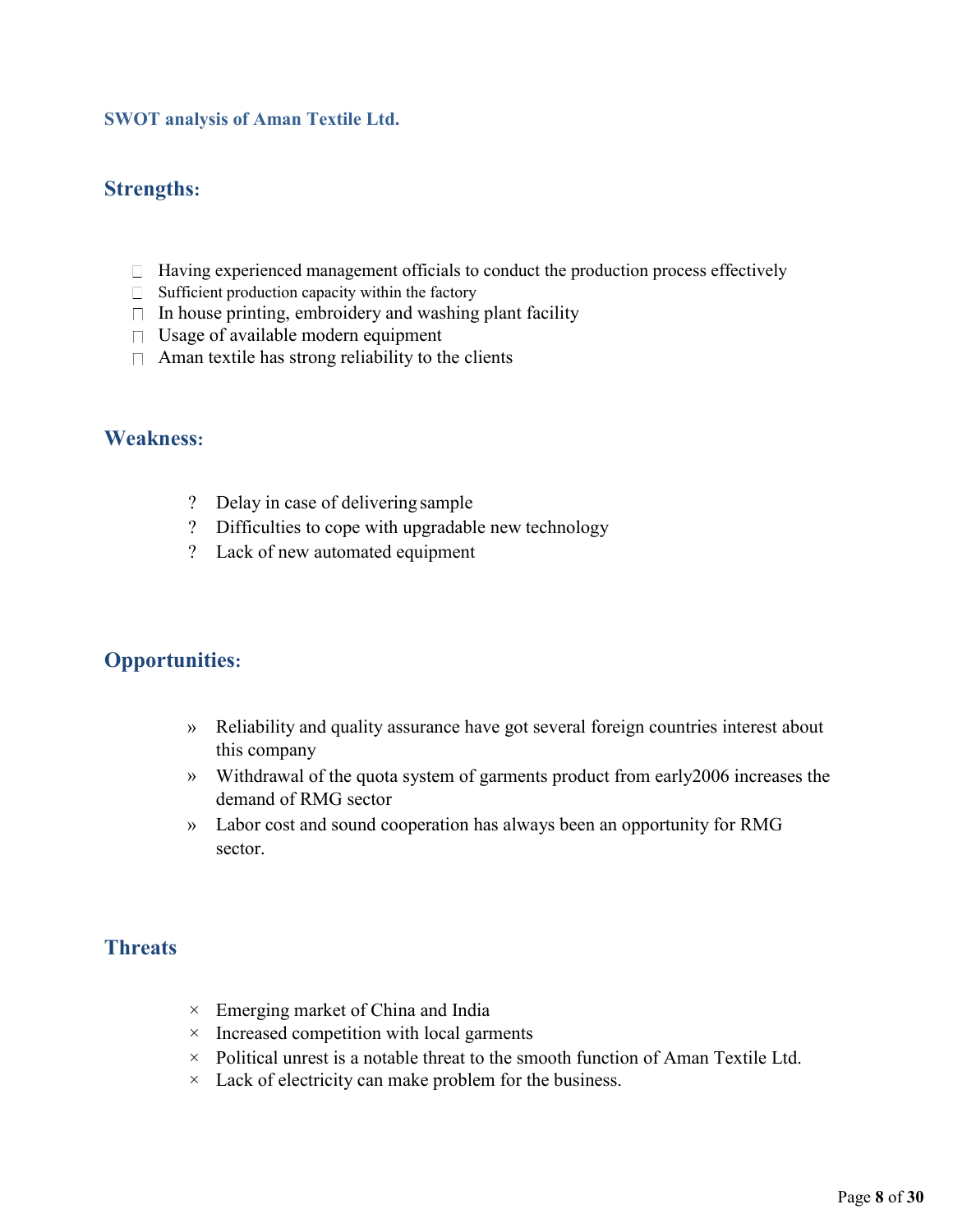#### <span id="page-14-0"></span>**PESTEL Analysis:**

**Political:** From 2014 we have experienced that political volatility has been minimalized and any discrepancy from the law or any disturbance which can hamper the business activities are dealt with high importance. As a result, not only other sectors but also RMG sector got enough room to keep the growth high.

**Economical:** As we see Bangladesh is a developing country so it cannot be said surely whether the business will run smoothly or not. Since we are facing shortage of electricity and high inflation which hamper the activities of garment sector, it can be a drawback for Aman textile ltd. which will hit the revenue cycle eventually

**Social:** Thirdly the social factors, as Bangladesh is a progressive country and our garments are one of the best in the world. Most of the foreign countries are likely to give orders to our textile firms. Eventually Aman Textile are getting a large amount of orders and also is competing with the textile firms in Bangladesh.

**Technological:** As we see the modern era is era of technologies and lots of countries are adopting modern way to carry out their function. They are using new machines in the garments sector which can help in improving their quality and increasing inventory quantity. But in Bangladesh all the garments are still relying on old days. They are using old machine which is not much customized to perform various tasks. So, Aman Textile Ltd should focus on using improved machineries and technologies to improve quality and to attain a better position.

**Environmental:** To have eco-friendly factories, the government is providing loans at 9% interest, especially to the RMG sector. As a result now-a-days RMG sector of Bangladesh is materializing their effort to build eco-friendly factories and maintaining an environmentally friendly process in case of manufacturing. This is a challenge faced by Aman textile Ltd.

**Legal:** After the collapse of Rana Plaza and the deadly fire at Tazreen Fashions factory the government has taken steps to strengthen the Directorate of Inspection for Factories and Establishments, which is responsible for monitoring work place safety and compliance, and has hired more inspectors. These have a positive effect regarding the improvement of infrastructure of RMG sector as well as for Aman Textile Ltd.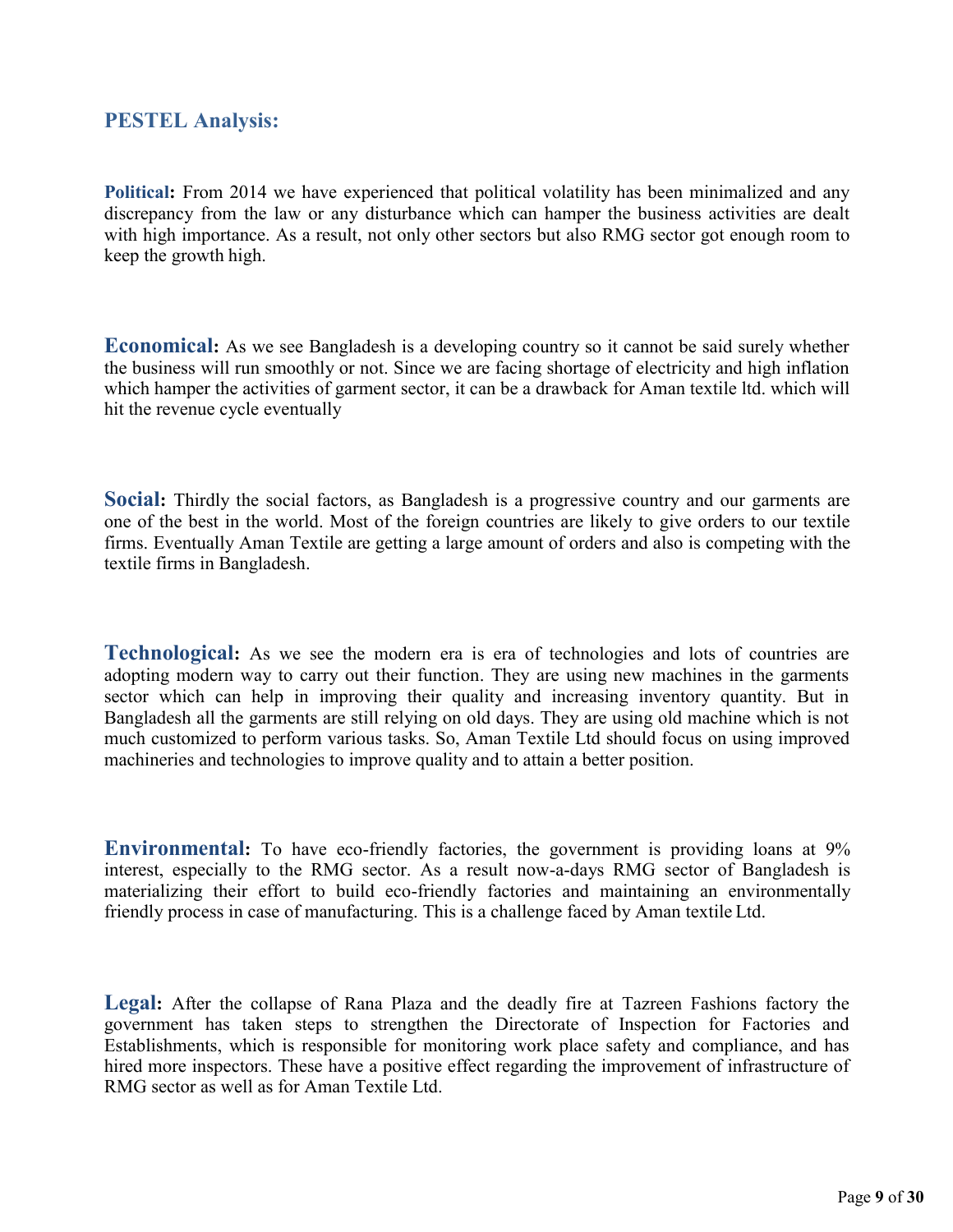**Marketing Mix:** The marketing mix of Aman Textile Ltd regarding product, price, place, and promotion are stated below-

## <span id="page-15-0"></span>**Product**:

- Design: Aman Textile Ltd most of the time makes the product according to buyers design. But in some cases merchandisers propose some design appropriate to their customer.
- Features: There are so many features added to their products. For instances, some shirts are short sleeved, some are long sleeved, some have buttons, and some don't have buttons
- Packaging: In Aman textile three types of packaging are maintained. One is standard pack; another one is Flat pack and Hanger pack.
- Services: In some cases, merchandisers come out with some development sample and also special measurement sample for convenience of their buyers.
- Variety: There is variety regarding product category of aman textile Ltd. They produces product for infant, children, man and woman.
- Quality: Aman textile always focuses on to improve the quality of their product.

**Price**: Price is the amount of money that the customers are willing to pay in order to obtain certain product.

- **List price**: Merchandisers quoted some price value for the shirt counting cutting making charge, materials and accessories charge on what price they are prepared to supply their shirt.
- **Discount**: When there is a big volume of order in that case Aman Textile give some discount for their customer.
- **Credit terms**: Customers cannot acquire the product on credit. Therefore, they haveto give cash for buying.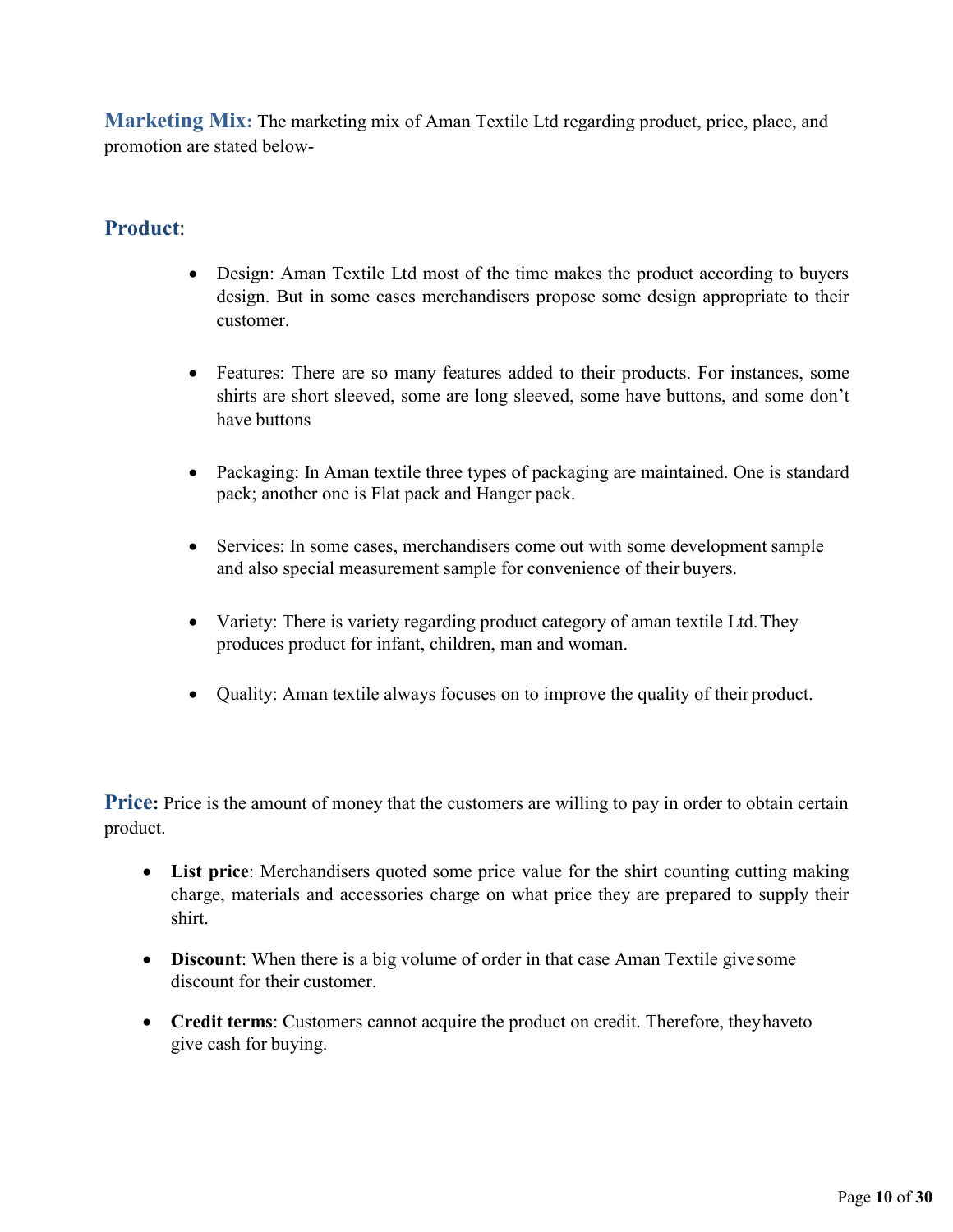**Place:** Place includes those type of company activities that make the product easily available to target customers.

- **Channels**: Aman Textile Ltd. works with many wholesaling and retailing company like Wall mart, H & M, Jack & Jones, Tesco, Next, s. Oliver, Kmartetc.
- **Coverage**: Aman Textile Ltd. has huge customer coverage. They have customer in USA, UK, Canada, France, and Italy.
- **Logistics**: Sometimes, this organization provides logistic support to their customer if required.

**Promotion:** Promotion refers the activities that communicate the merits of the product and persuade target customers to buy it.

> **Advertising**: Aman Ttextile Ltd. does not follow any advertising strategy for their buyers. But sometimes customers like the product that has been ordered previously and give order to make product just like that.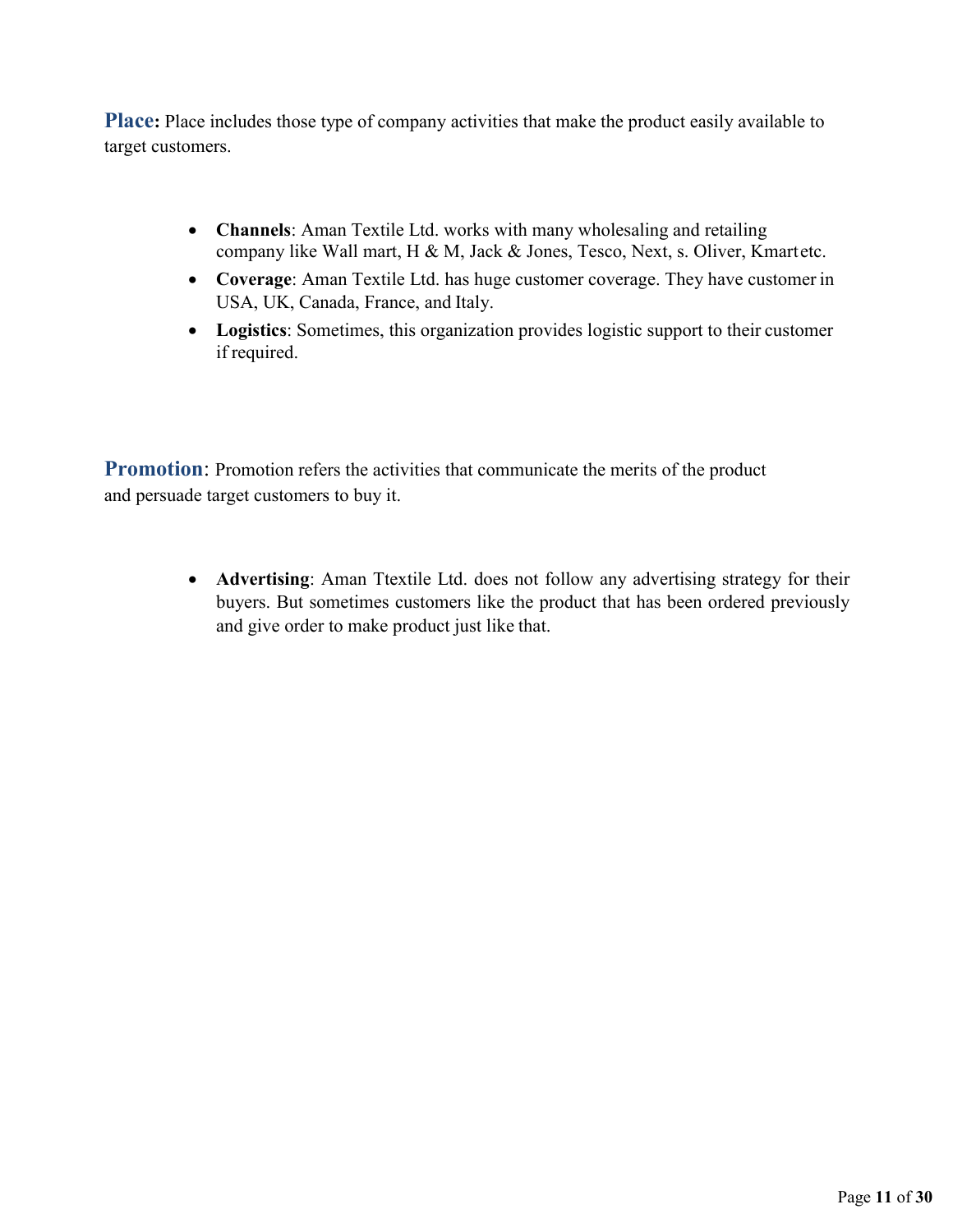#### <span id="page-17-0"></span>**Part B: The Project Part**

### <span id="page-17-1"></span>**Literature review:**

#### <span id="page-17-2"></span>**Export condition of Readymade Garments Sector**

RMG is the real trading industry in Bangladesh, which experienced sensational development amid the most recent 20 years. By exploiting a protected market under the arrangement of Multi-Fiber Agreement (MFA) of GATT, it accomplished a prominent as far as outside trade income, fares, industrialization and commitment to GDP inside a limited ability to focus time. The quantity of assembling units has developed from 180 to more than 3600 in the course of recent years. Along these lines, the RMG division has additionally assumed a noteworthy part in the financial improvement of the nation. The fare made by Garments Industries of Bangladesh is enhancing a seemingly endless amount of time with the exception of a portion of the year. Strike, design, shutdown of organization, political issue, financial issue, expansion and so on are the prime reason for diminishing fare in this imperative area. Be that as it may, above it, in trade segment Readymade Garments Industries is the main part. In the course of the most recent thirty years, universal exchange and interest in the worldwide material and article of clothing (T&G) areas has been affected by Multi-Fiber Agreement (MFA) quantitative limitations (standards) connected by the major created nation merchants (the United States, the European Union, Canada and Norway) on T&G trades from (overwhelmingly) creating nations.

Bangladesh is winding up increasingly huge for the clothing retailers and form brands worldwide as the nation is reliably giving the C&M benefit and no more focused is cost keeping up as well as satisfactory quality principles. Keeping in mind the end goal is to use the open doors and to make their item more focused in the worldwide market existing dealers and brands are growing their work arrange and new ones are coming swiftly. Noticeable mold brands like H&M and Wal-Mart are proposed to build their sourcing from Bangladesh, as it were, and alternate retailers are likewise following; making the circumstance lucrative and precarious in the meantime for the business. This issue of Bangladesh Textile Today is intended to make a diagram of the design brands and attire retailers sourcing from Bangladesh and their purpose of perspectives about the current business.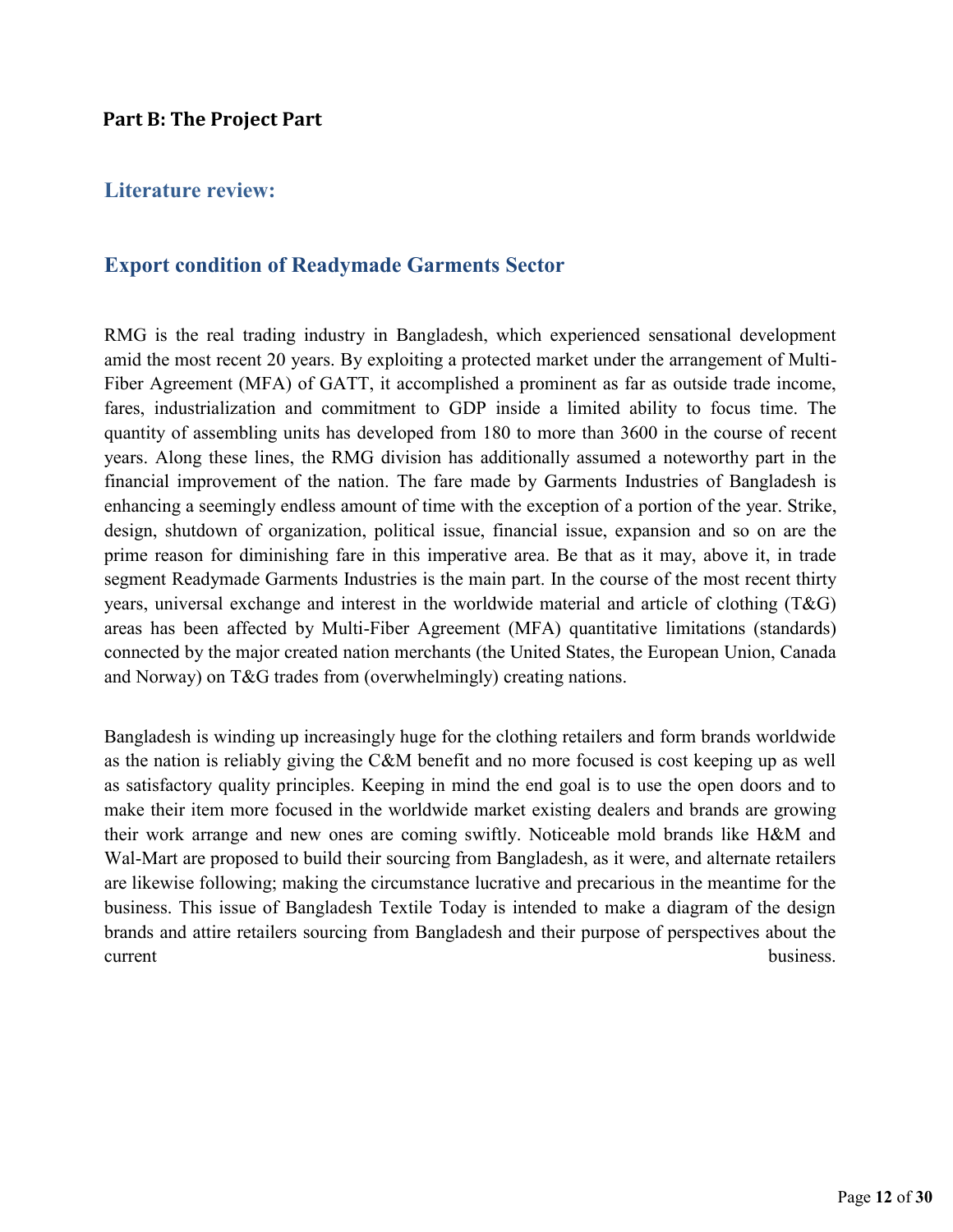

For the last 25 years readymade garment (RMG) is the key export item and a main source of foreign exchange. Bangladesh textile garments sector has been expanded in a vigorous way and maintained its maturity by holding 2nd position globally. Bangladesh has been successfully supplying apparel products consistently to the premier international fashion brands like H&M, C&A, M&S, Wal-Mart, GAP, Levi's, s. Oliver, Tesco, Zara, Carrefour, JC Penney and many more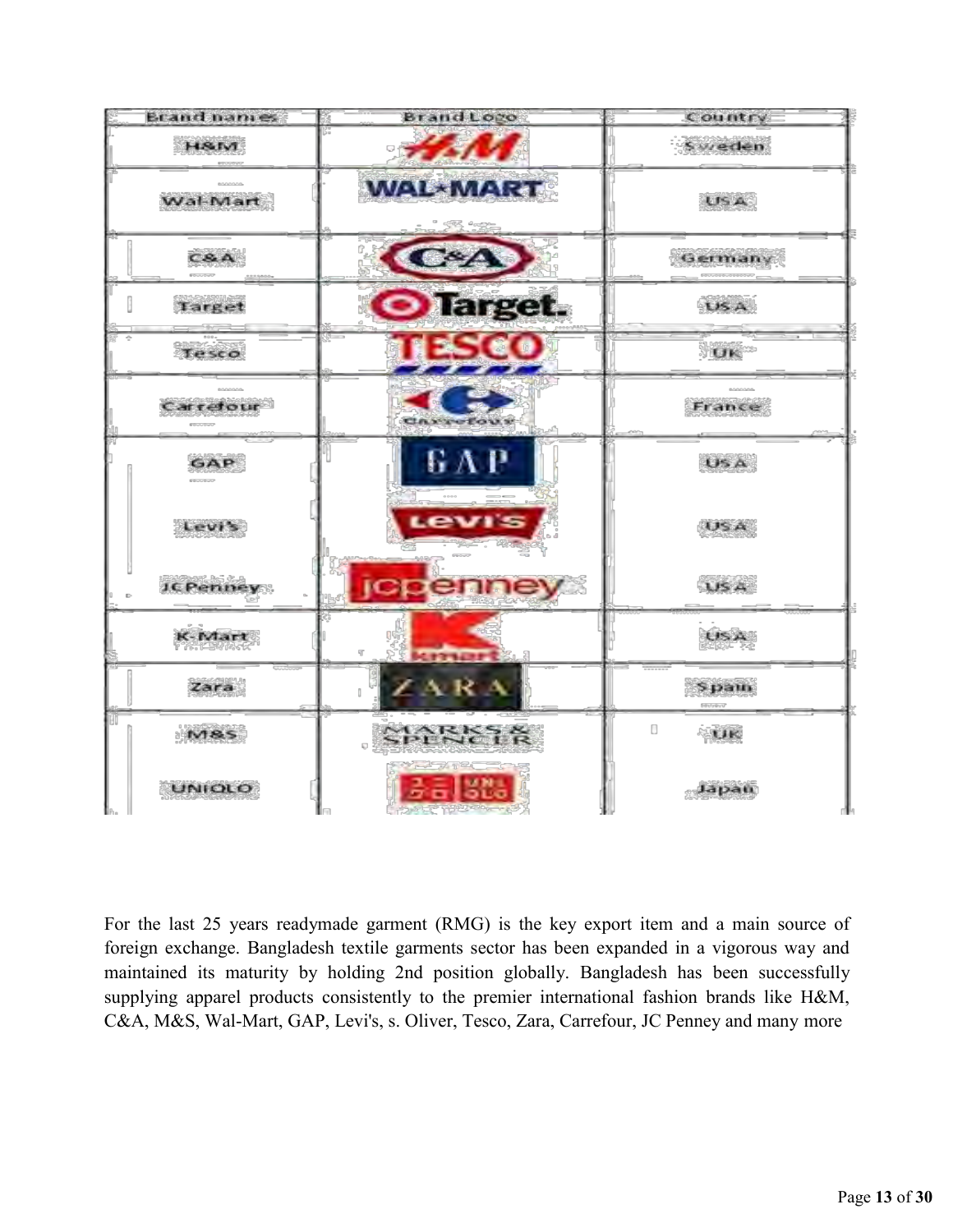#### <span id="page-19-0"></span>**Bangladesh: Special Feature**

Basically the competitive strength of a firm or a country in the market depends on its specific comparative advantage(s) which its competitors do not have. In case of Bangladesh, the availability of unusually cheap but usable labor is considered as competitive advantage or uniqueness for our RMG industry. The plentiful supply of the comparatively cheap labor acts as the significant strength for the RMG sector of Bangladesh. By nature RMG industry is a low technology but labor intensive industry. The workers here can be employed at very low wages, not only in comparison with other competitor countries, but also in comparison with other domestic industries in Bangladesh. In domestic market as well, the wages of the workers of the RMG industry happen to be the lowest.

#### **External Threats:**

#### **Quota System**

The world's garment trade has been governed by a system of quotas for decades. The original intention of the quota system was to protect the garment of less developed countries like Bangladeshi apparel industries in the west. But from 1 January 2005, Quotas were abolished. As a result, retailers are now free to buy from any market whoever can make garments for the lowest price maintaining preferred quality and requirements. Eventually it meant cheaper clothes for consumers which indirectly get the pain felt in slums in the developing world.

#### <span id="page-19-1"></span>**Competitor**

At present competition has become intense in the garment industry. Garment industry is emerging rapidly in Taiwan, Hong Kong, Singapore and Korea in Asia. Thailand, Malaysia, Indonesia, Philippines and Sri Lanka have found the garment industry more attractive to develop their economy from 70's decade. Furthermore, Vietnam has become a potential entrant in garment industry throughout the world.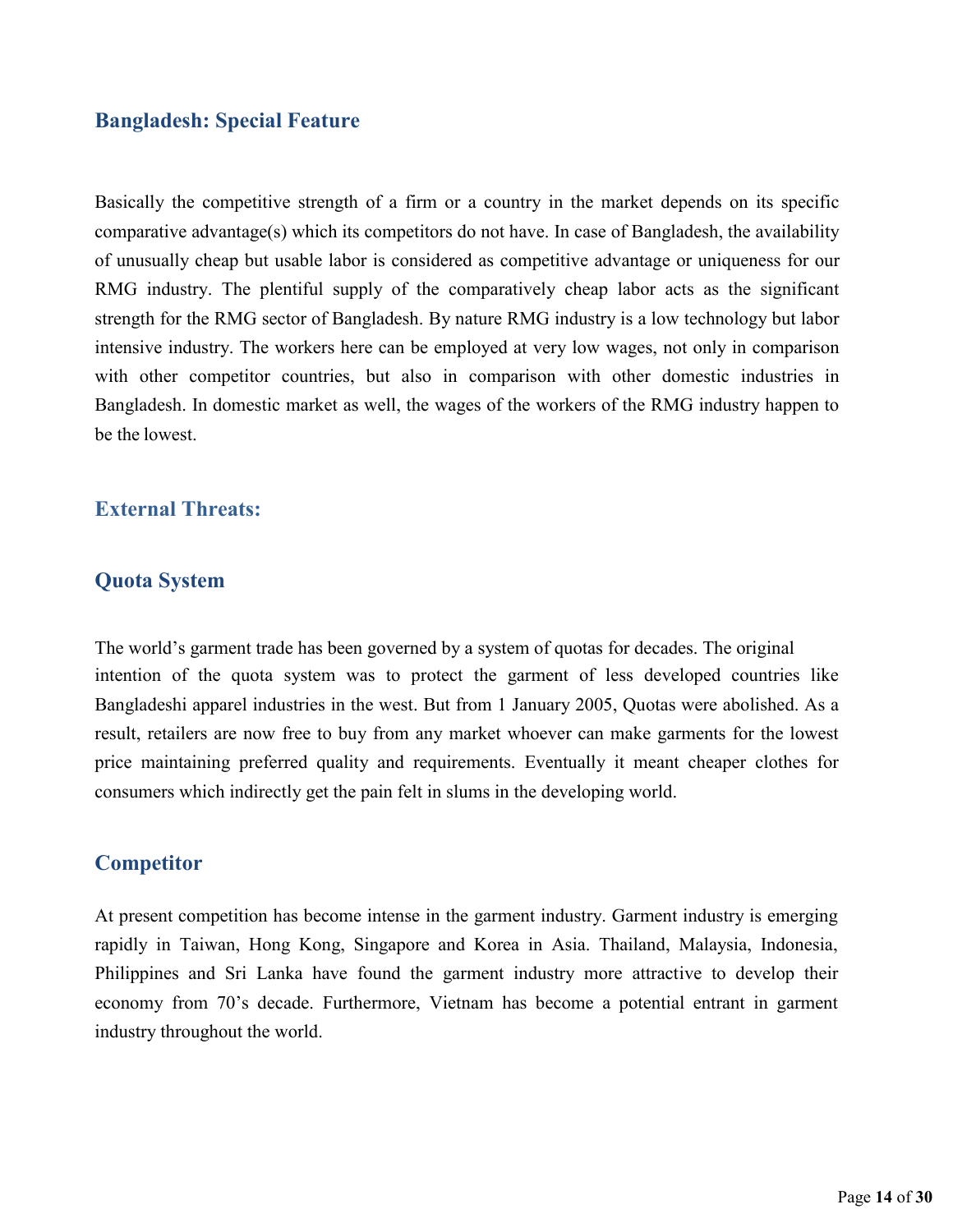#### <span id="page-20-0"></span>**Scarcity of Raw Materials**

In any industry there is no option of ample supply of raw materials in order to become selfsufficient. The raw material of the garment industry of Bangladesh is foreign dependent. Therefore, Bangladesh has to import raw materials of garments from abroad in order to process it in Bangladesh. About 70% of garment export income has to be spent for the raw materials. Moreover, the export and import policy of Bangladesh is not so strong. So, the shortage of raw materials for the garment industry' in Bangladesh is a great threat.

## <span id="page-20-1"></span>**Political Instability**

Politically Bangladesh is not a very stable country. Political instability is a great threat for any industry of our country. Frequent strikes and hartals are great obstacles for the growth of any industry. The production cost increases and productivity decreases because of frequent hartals and strikes. Garment producers cannot keep their contract with buyers because of hartals and strikes.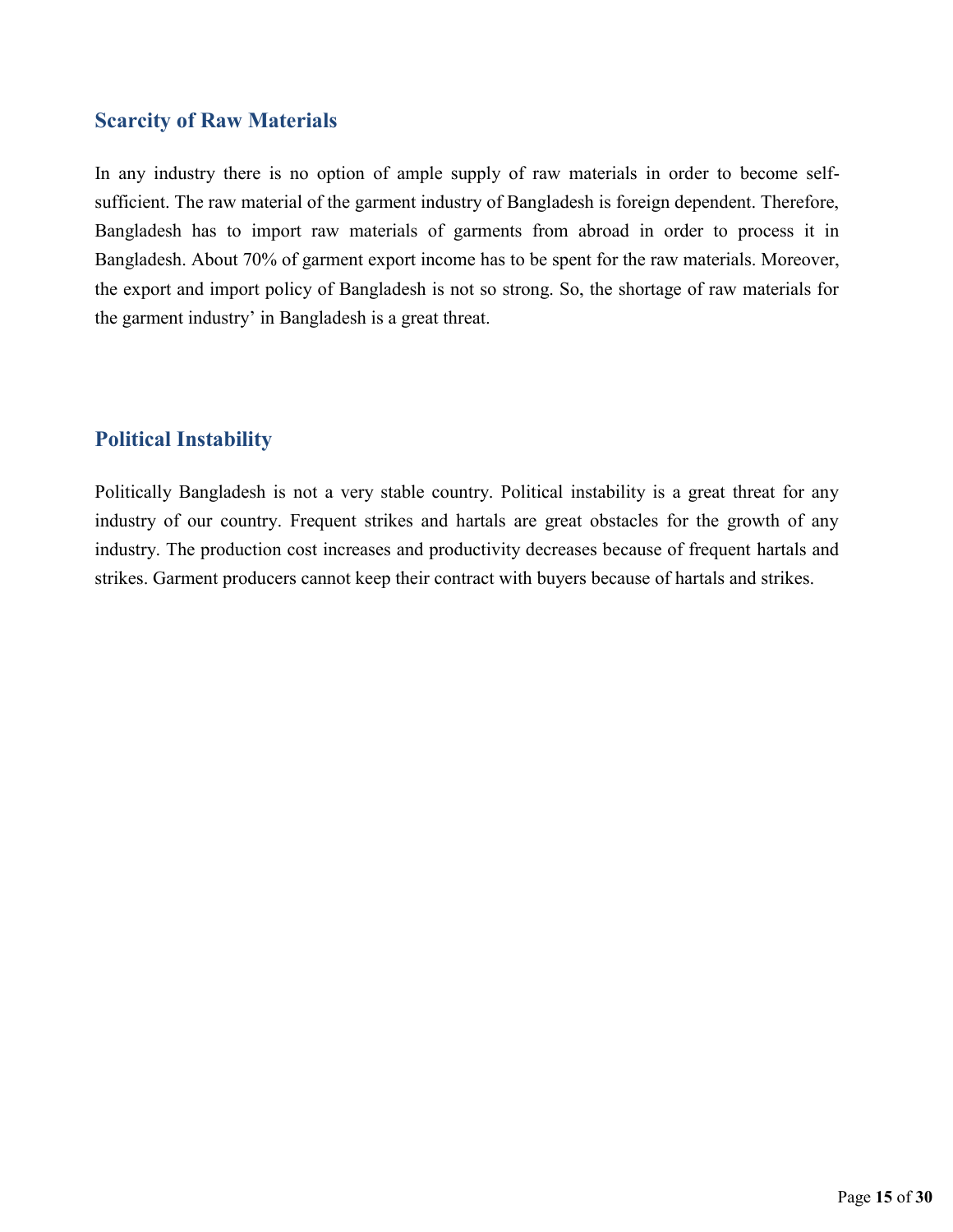## <span id="page-21-0"></span>**Data Analysis:**

#### **Contribution to GDP:**

According to the IMF, Bangladesh's economy is the second fastest growing major economy of 2016 (Dec), with 7.11 percent Gross Domestic Product (GDP) growth rate where the growth rate was 6.12 percent in 2015. 28.1% was contribution of industry to the GDP, where RMG sector donate the biggest part. Since 2004, Bangladesh averaged a GDP growth of 6.5%, which has been importantly driven by its exports of readymade garments.

| Year | <b>USD</b> (million) | YonY Growth (%) |
|------|----------------------|-----------------|
| 2007 | 9350.33              | 4.67            |
| 2008 | 11878.92             | 27.04           |
| 2009 | 11890.49             | 0.10            |
| 2010 | 14854.6              | 24.93           |
| 2011 | 19214.47             | 29.35           |
| 2012 | 19788.14             | 2.99            |
| 2013 | 23500.98             | 18.76           |
| 2014 | 24583.96             | 4.61            |
| 2015 | 26602.7              | 8.21            |
| 2016 | 28668.29             | 7.76            |

#### <span id="page-21-1"></span>**Value of Total Apparel Export- Calendar Year Basis:**

Bangladesh garment industry has generated \$28.67bn exports in the calendar year 2016 which is 7.76% higher than the previous calendar year. The export in the last fiscal year 2015-16 was \$28.09bn with a 10.21% growth from the previous fiscal year, according to Export Promotion Bureau data. Of the total figure of 2016 export, the knitwear constituted \$13.74bn and woven products \$14.93bn.

Table 1 show that Bangladesh RMG has been securing a consistent growth through the decade. From 2007 to 2016 average yearly growth was 12.84% which shows strong potential of the sector. The data also shows that growth has been slowed down through last five years which was 8.47 percent average. And this was even greatly contributed by the spectacular growth of the year 2013. As Bangladesh RMG is moving towards achieving the target USD 50 billion which urges like by 2021 the country requires more growth than it has been getting for last three years in particular. 2017 is to be a very crucial year in that path. If the country can secure a growth around of 15% in this year, it may proceed well achieving the goal.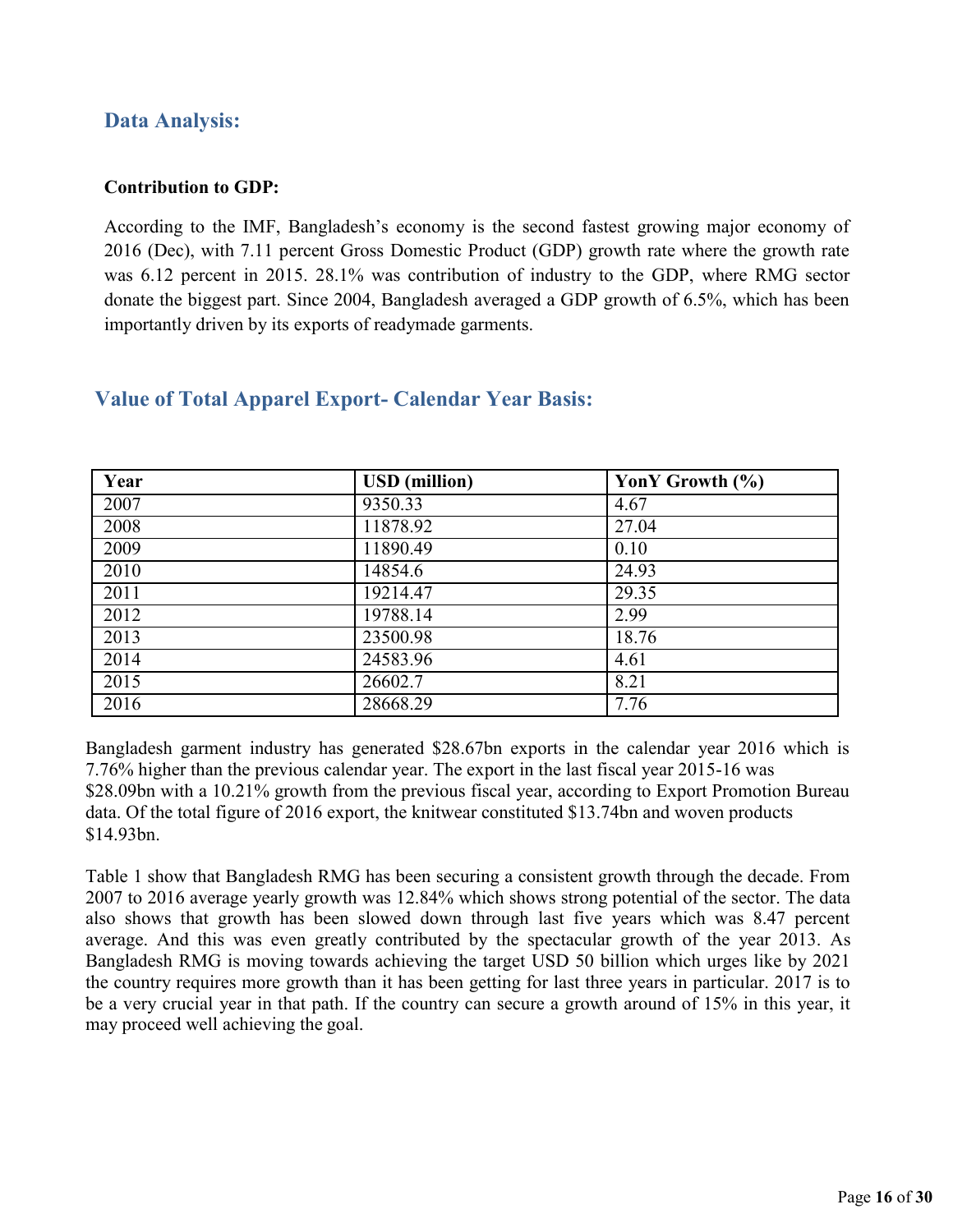## <span id="page-22-0"></span>**Value of Total Apparel Export**

| <b>TOTAL APPAREL EXPORT IN MN.USS</b> |              |             |              |
|---------------------------------------|--------------|-------------|--------------|
| <b>YEAR</b>                           | <b>WOVEN</b> | <b>KNIT</b> | <b>TOTAL</b> |
| 1999                                  | 2987.73      | 1169.90     | 4157.63      |
| 2000                                  | 3376.49      | 1448.22     | 4824.71      |
| 2001                                  | 3162.28      | 1432.72     | 4595.00      |
| 2002                                  | 3076.28      | 1573.40     | 4649.68      |
| 2003                                  | 3398.84      | 1850.36     | 5249.20      |
| 2004                                  | 3686.78      | 2532.62     | 6219.40      |
| 2005                                  | 3689.60      | 3210.48     | 6900.08      |
| 2006                                  | 4544.83      | 4388.67     | 8933.50      |
| 2007                                  | 4608.40      | 4741.93     | 9350.33      |
| 2008                                  | 5655.50      | 6223.42     | 11878.92     |
| 2009                                  | 5695.88      | 6194.61     | 11890.49     |
| 2010                                  | 7067.34      | 7787.26     | 14854.60     |
| 2011                                  | 9252.80      | 9961.67     | 19214.47     |
| 2012                                  | 10117.43     | 9670.71     | 19788.14     |
| 2013                                  | 12052.30     | 11448.68    | 23500.98     |
| 2014                                  | 12421.26     | 12162.70    | 24583.96     |
| 2015                                  | 13805.44     | 12797.26    | 26602.70     |
| 2016                                  | 14931.33     | 13736.95    | 28668.29     |

If we consider two major products of apparels which are knit and woven, we can see the growth as well as their separately.

In 2000 for woven the export was 3376.49 million US\$ and if we compare it with 2016 we can see that the export of woven products are now 14931.33 million US\$ which stated the difference clearly.

Moreover, for knit product in 2000 the export was 1448.22 million US\$ while comparing it with 2016 it can be seen that the export is 13736.95 million US\$. Here we can observe the growth as well.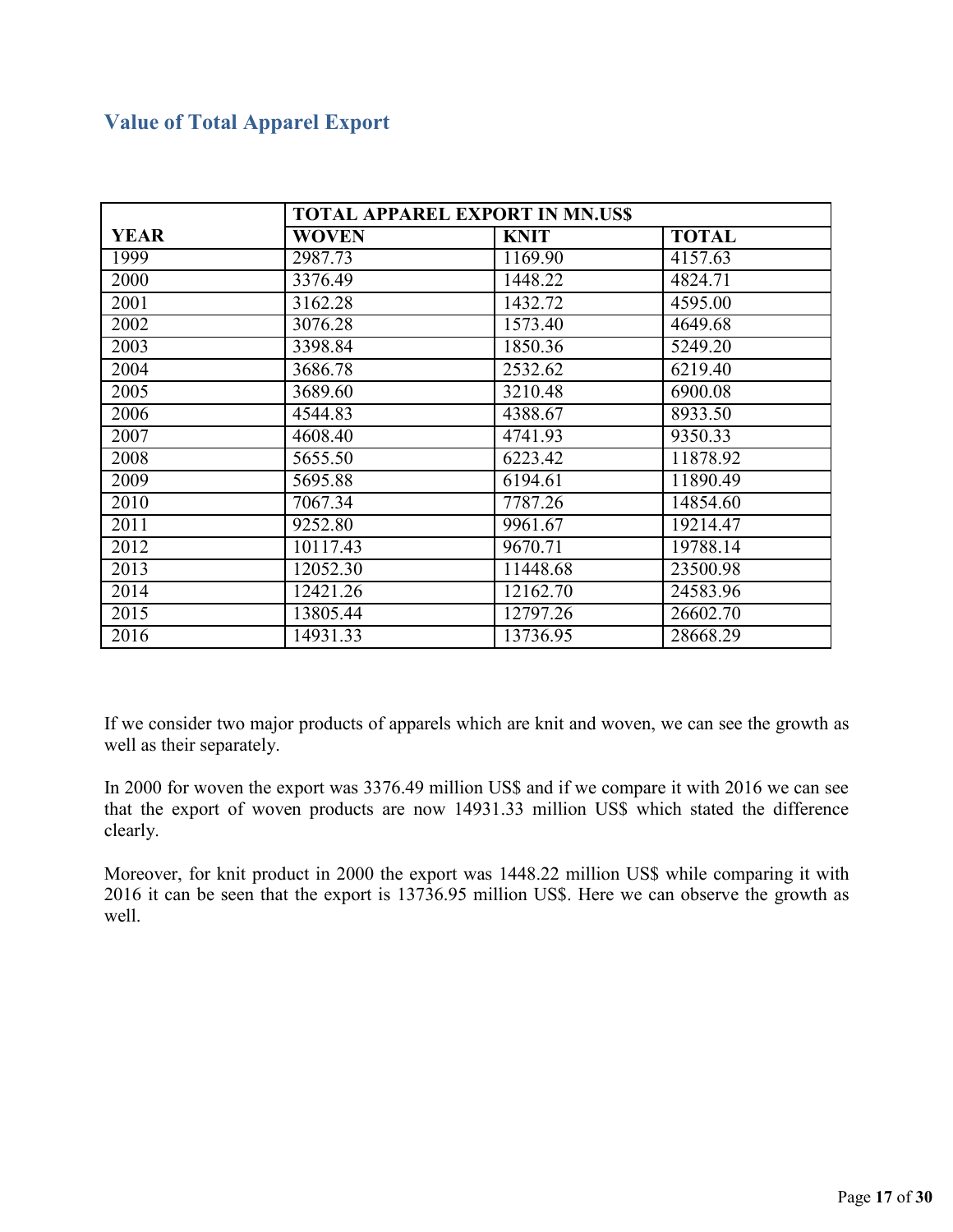## <span id="page-23-0"></span>**Main apparel items exported from Bangladesh**

| <b>YEAR</b> | <b>SHIRTS</b> | <b>TROUSERS</b> | <b>JACKETS</b> | <b>T-SHIRT</b> | <b>SWEATER</b> |
|-------------|---------------|-----------------|----------------|----------------|----------------|
| 1999-2000   | 1021.17       | 484.06          | 439.77         | 563.58         | 325.07         |
| 2000-2001   | 1073.59       | 656.33          | 573.74         | 597.42         | 476.87         |
| 2001-2002   | 871.21        | 636.61          | 412.34         | 546.28         | 517.83         |
| 2002-2003   | 1019.87       | 643.66          | 464.51         | 642.62         | 578.37         |
| 2003-2004   | 1116.57       | 1334.85         | 364.77         | 1062.1         | 616.31         |
| 2004-2005   | 1053.34       | 1667.72         | 430.28         | 1349.71        | 893.12         |
| 2005-2006   | 1056.69       | 2165.25         | 389.52         | 1781.51        | 1044.01        |
| 2006-2007   | 943.44        | 2201.32         | 1005.06        | 2208.9         | 1248.09        |
| 2007-2008   | 915.6         | 2512.74         | 1181.52        | 2765.56        | 1474.09        |
| 2008-2009   | 1000.16       | 3007.29         | 1299.74        | 3065.86        | 1858.62        |
| 2009-2010   | 993.41        | 3035.35         | 1350.43        | 3145.52        | 1795.39        |
| 2010-2011   | 1566.42       | 4164.16         | 1887.50        | 4696.57        | 2488.19        |
| 2011-2012   | 1733.54       | 4686.39         | 2231.16        | 4713.11        | 2340.34        |
| 2012-2013   | 1972.89       | 5185.48         | 2634.28        | 5143.22        | 2620.73        |
| 2013-2014   | 2173.73       | 5690.78         | 2973.16        | 5863.81        | 2932.94        |
| 2014-2015   | 2271.43       | 5697.83         | 3183.17        | 6064.13        | 2829.16        |
| 2015-2016   | 2317.09       | 6319.00         | 3774.08        | 6118.53        | 3182.47        |
| 2016-2017   | 2108.38       | 6026.69         | 3546.88        | 5861.98        | 3361.53        |

(VALUE IN MN. US\$)

Considering main apparel items exported from Bangladesh which are shirts, trousers, jackets, Tshirts, sweater we can experiment the growth as well.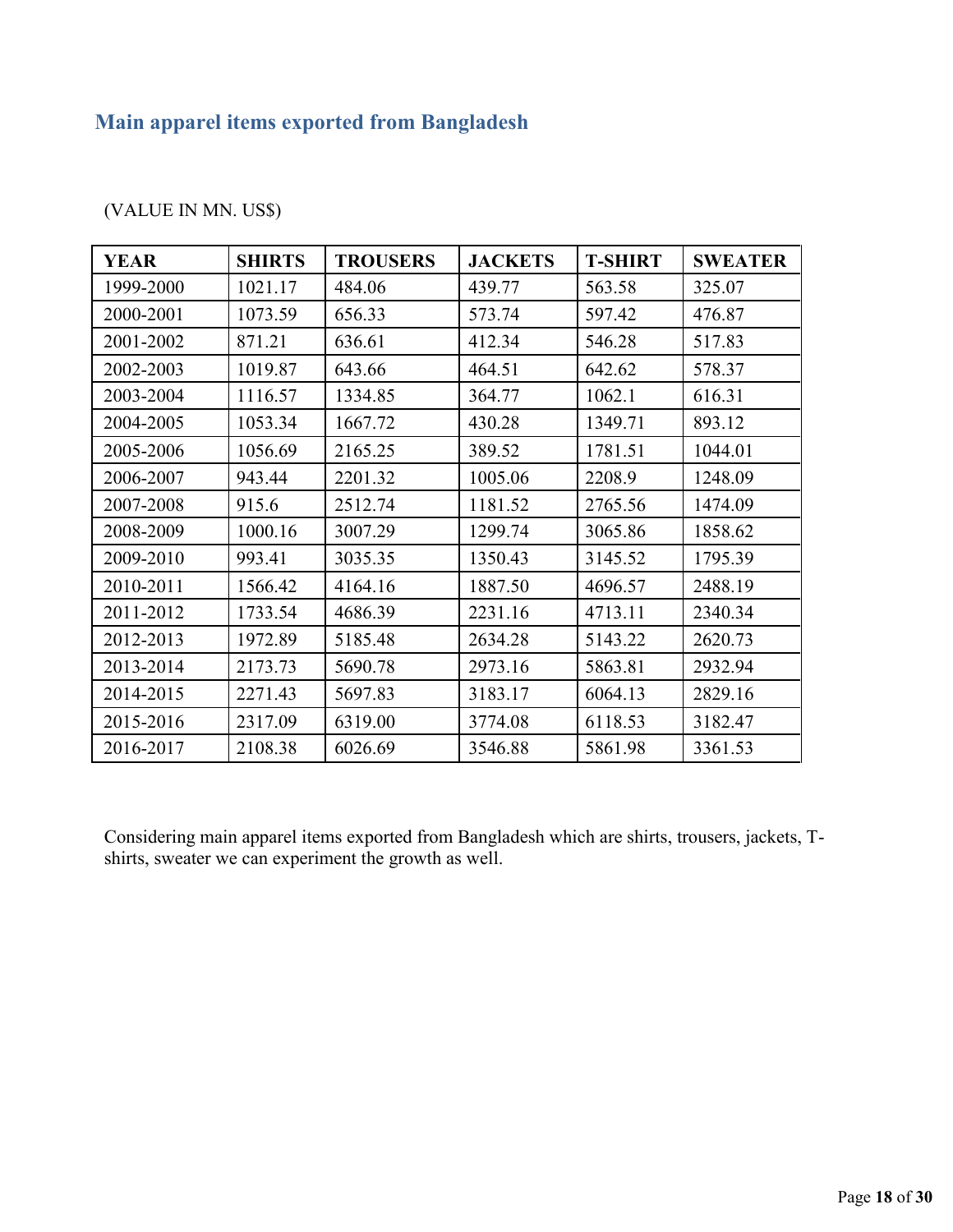## <span id="page-24-0"></span>**Part C: Job Responsibilities as an Intern**

Back in May 2017, I got the opportunity to work as an intern in Aman Textile Ltd. I was supervised by the Senior Account Manager of Accounts and Finance, Mr. Palash Mahbub for his department. Throughout the internship my colleagues and supervisor tried their level best to let me grow within and learn enough about this most contributing sector of Bangladesh.

## <span id="page-24-1"></span>**Accounts and Finance:**

My job responsibility while working for Accounts and Finance Department of Aman Textile Ltd. is given below:

- $\triangleright$  Preparing and printing the check
- $\triangleright$  Preparing invoice for different purchase orders
- $\triangleright$  Checking different bank transactions
- $\triangleright$  Rechecking the updated payable list

These were pretty much my daily job responsibilities as Accounts and Finance Department Intern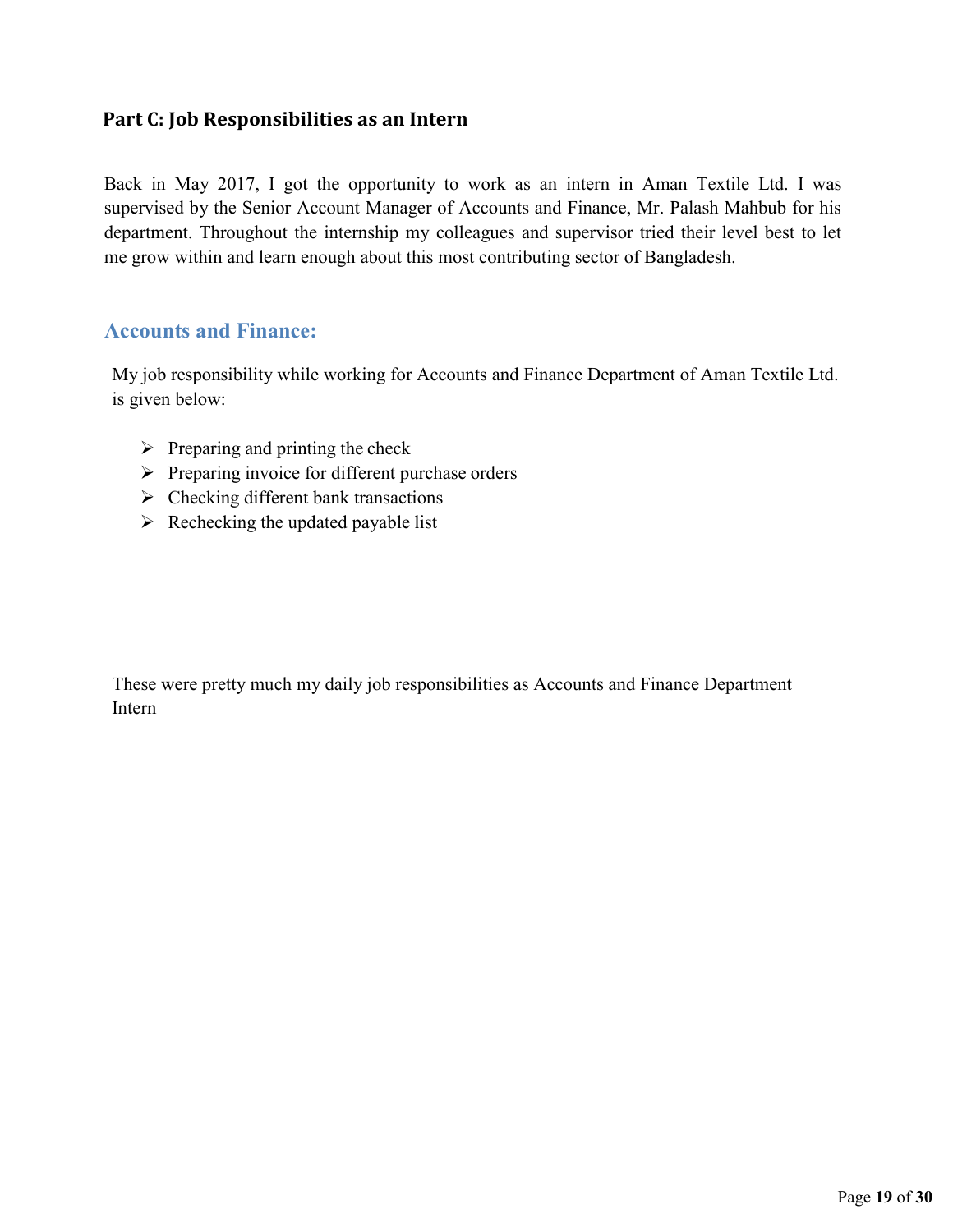## <span id="page-25-0"></span>**Part D: Findings and Recommendations**

## <span id="page-25-1"></span>**Findings:**

The country is the second largest exporter of garment products in the world for last three decades. Even during the global economic recession when imports by major sourcing countries dropped significantly, our garment industry remained the favorite choice for many countries. However, there was no magic wand that helped the sector to come to today's position; rather various factors act as impetus for steady growth of RMG sector in Bangladesh.

By obtaining information from Aman Textile Ltd. several factors can be identified behind the growth of export in RMG sector.

» **Offering lowest price:** It is one of the main reasons for Bangladesh's success. As the industry is labor intensive, so the countries with lower wage rates always get priority to be the major apparel suppliers. Thus in a labor intensive industry, wage rate becomes one of the most important determinant of production cost. The labor cost in Bangladesh is very low because it does have a surplus labor force. Therefore, the RMG sector of Bangladesh enjoys the ability of keeping relatively low wage rates which ultimately results in low production cost. Therefore, Bangladesh is one of the lowest price offering countries to both the USA and the European Union's 27 countries.

If we consider Aman Tex Ltd we can see that for a polo shirt they only charge around \$3.30(Tk273) which retail price is actually \$42(Tk3475)

» **Reducing dependency on imported material:** our RMG sector felt the need for strong support of backward linkages while industrial specialization was taking place in order to reduce dependence on imported immediate materials. Now the garment industries are much more sufficient for knit fabric as most of the knitwear fabric is manufactured in Bangladesh. In woven fabric our garments industries are also becoming flourished. Besides, currently we have around 9 million spindles installed that can produce up to 1.7 billion kg of yarn per year. We are also almost self-sufficient for trims and accessories.

Considering Aman tex Ltd it can be seen that 80-85% of the demand for knit fabric are met by their own set up.

» **Duty –free access:** Our duty-free access to world market is another big advantage over other competitors. As an LDC we have duty-free market access to most of the developed countries including EU, Norway, Switzerland, Canada, Japan, Australia and partial market access in India, China, South Korea, Malaysia. This trade privilege also helps us in case of offering competitive price.

» **The product quality and long lasting concerned business relationship:** Quality of product and long lasting relationship helped the Bangladesh RMG industry to survive well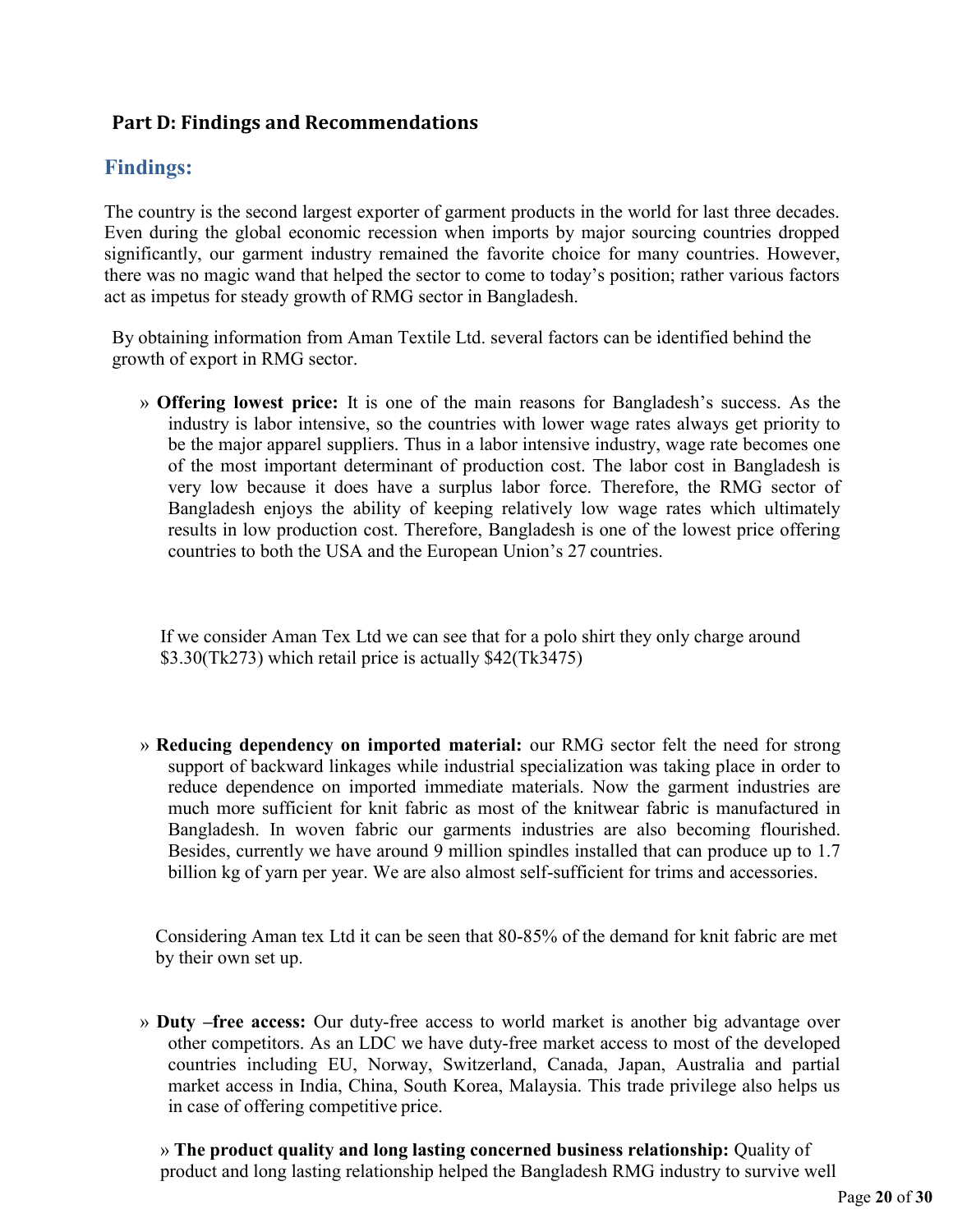thus far. Moreover, even after the MFA phase out and recession Bangladeshi garment factories continued to receive orders from big buyers, due to their past reliability as business partners. In some cases, buyers look at Bangladesh as an alternative source apart from the powerful suppliers. Apparently, big buyers such as Wal-Mart, H&M, Levi's, Nike, etc. do not intend to leave the country overnight. At this stage, that helps the Bangladesh industry immensely to survive and thrive.

» **Sustainability and eco-friendly:** Our RMG industry has come across a long way to position itself as the second largest exporter of garment in the world. So to continue its march forward, the RMG industry is now stressing on ensuring sustainable business and walking in that direction. Our garment industry is going green and already we have a Number of state-of-the-art garment factories that are concerned about the environment.

»**Facilities provided by the Government:** The Bangladesh government has also initiated several support measures specifically targeting this sector like providing various policy supports at every step including bonded warehouse facilities, duty drawback incentive, cash compensation scheme, stable exchange rate, lower export price and the facility of procuring raw materials.

By reviewing Aman Textile Ltd some problems or drawback can be identified against the RMG sector of Bangladesh.

- » **Labor Issue:** Labor unrest and the subsequent upward adjustment of wages proposed is one of the main issues for our garment industry. There is no denying that the RMG industry of Bangladesh has long been characterized by a wide variety of deprivations of its workers, which include, inter alia, lack of proper infrastructure facilities and safety at workplace, and lack of provision of essential service benefits to the workers. Therefore, labor issue is a factor that can be placed among the problems that are faced by RMG sector.
- » **Political Turmoil:** Apart from labor issues, political disturbance within the country is another prime factor which we tis functioning against export growth in the apparel sector as well as in the entire economy. Political instability acts as a hinder for the growth of RMG sector. During such situations, production, distribution, export etc. all are disrupted.

From the experience of Aman Tex Ltd it has been seen after the "Holly Artisan" incidents their buyers felt insecure to come over here though the situation is better now.

» **Inadequate Infrastructure:** It is a matter of fact that Bangladesh has found herself inefficient to construct a proper infrastructure for its industrial development.

In this regard Aman Tex Ltd. faces frequent power outages, inefficient ports and inland transportation, delayed shipment, lengthy and cumbersome procedures in the customs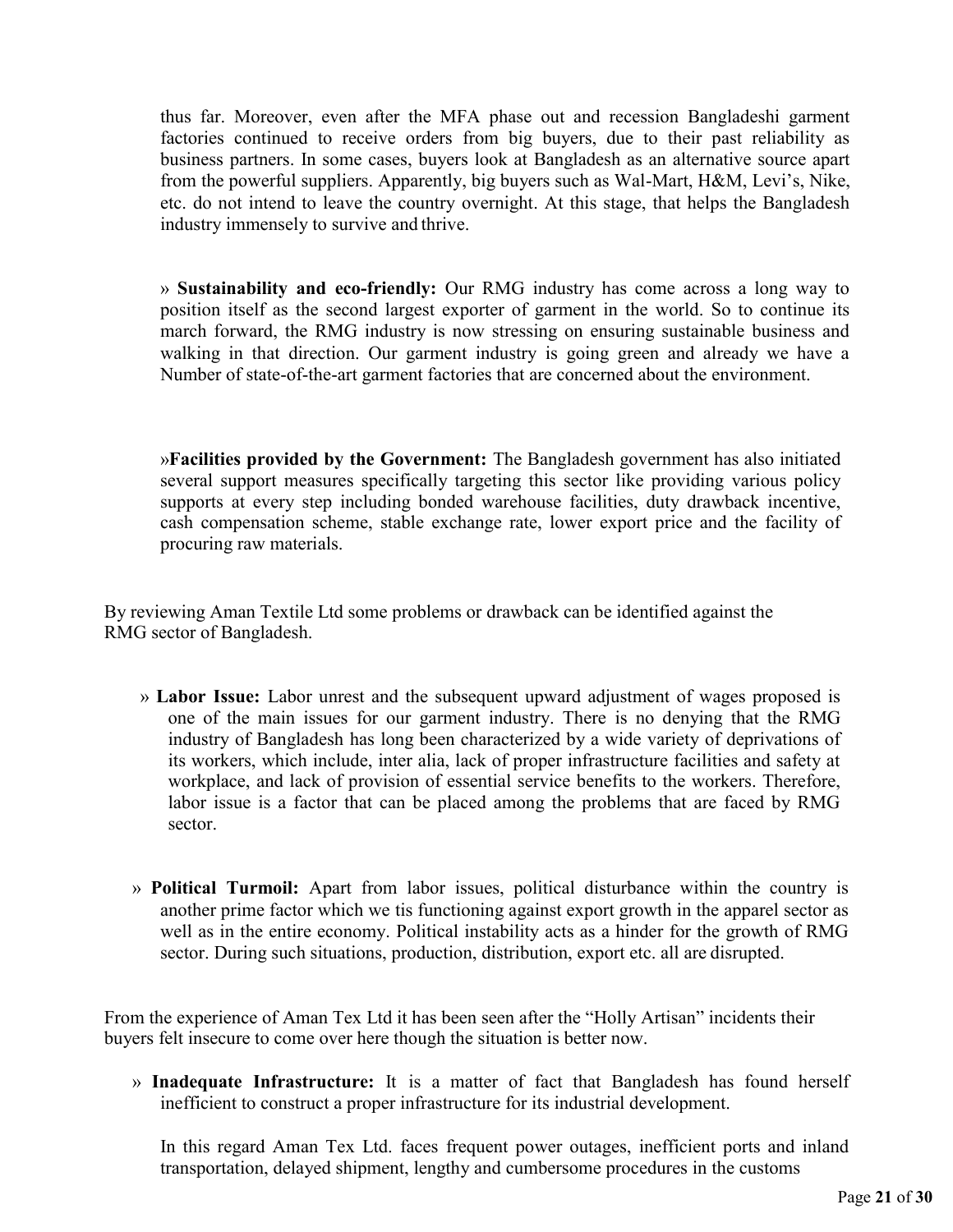related activities, damage of goods while loading and unloading and high costs of doing business, etc. which can hinder continuous export success.

Moreover in RMG sector, sufficient infrastructure with necessary precautionary equipment is not available therefore situation like "RANA PLAZA" can happen here anytime.

» **Backward Integration:** To be most contributing sector of Bangladesh, still we can see that necessary ingredients or raw materials to produce the final product of RMG industry are not being produced within Bangladesh which can be treated like a catalyst for further industrialization in the country. However, imported fabrics, a largely required raw material of this vital industry which is a drawback of RMG sector. As a result, competitors of other countries are exploiting this area to manipulate the Bangladeshi market's growth.

In this regard Aman Tex Ltd has to import "polyester" and "nylon" fiber as well as button and other accessories.

» **Emerging competitor**: At present competition is increasing in this sector. Garment industry is emerging rapidly in China, India, Taiwan, and Hong Kong. Thailand, Malaysia, Indonesia and Sri Lanka have found the garment industry more attractive to develop their economy. Therefore, this increasing competition is a challenge for Bangladesh garment sector.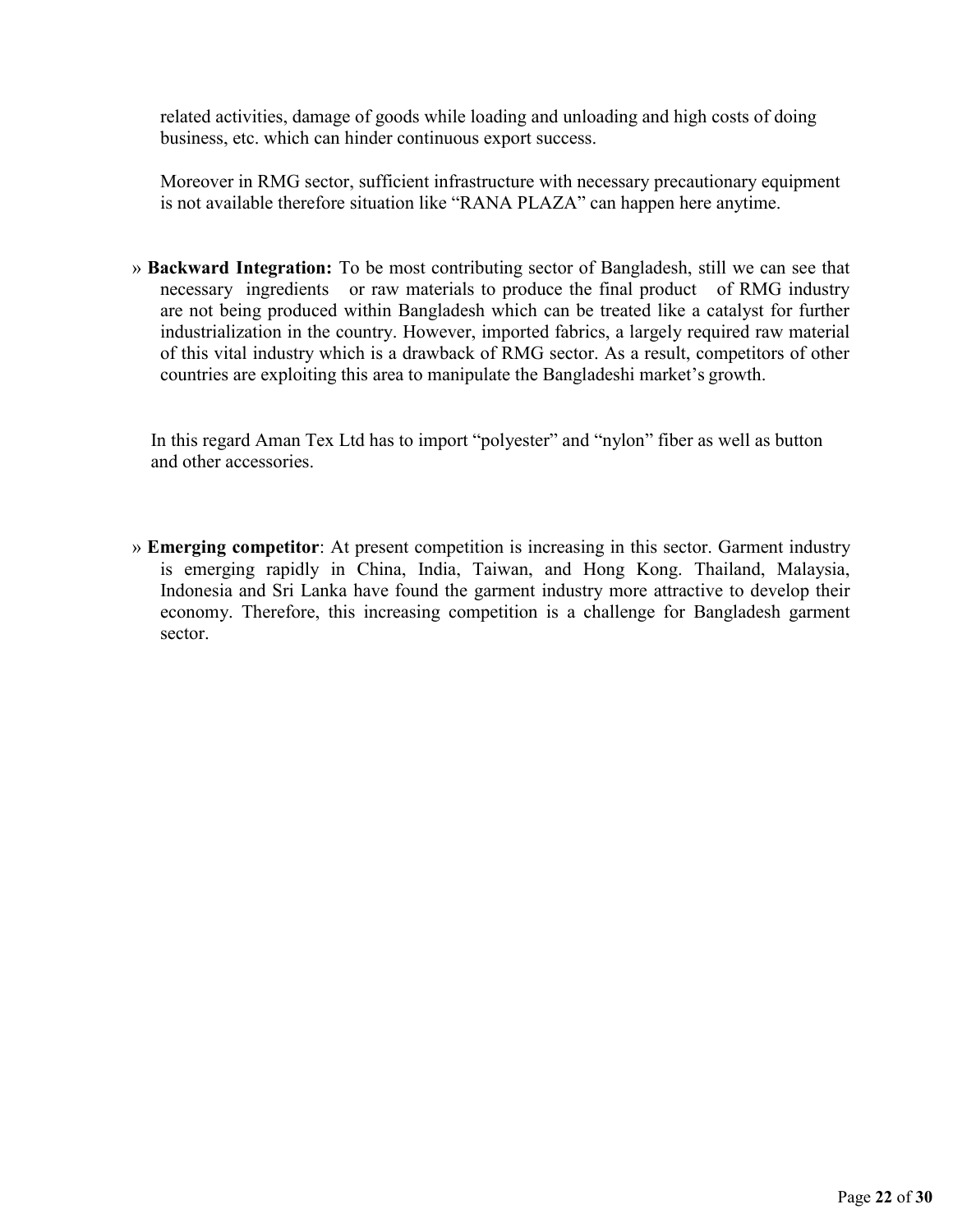## <span id="page-28-0"></span>**Recommendation:**

**Acquisition of New technology:** In order to facilitate the growth of export in RMG sector the use of various types of advanced knitting machines against the flat knitting machine should be increased. Then, in sewing operations the portion of automatic sewing machines against nonautomatic sewing machines should also be raised. In this regard the government should facilitate import of modern knitting and sewing machinery for the RMG sector in Bangladesh. At the same time the tax and VAT on importing such machinery should be lowered and made supple in order to promote modern technology usage in this sector for massive growth.

**Ensuring Uninterrupted Electricity Supply for RMG Units:** The interruption in electricity supply should be improved immediately. Though the Government has taken some measures to identify the power supply problem which include economizing its use, fixing sequential holidays for factories in different industrial/commercial zones, setting up small scale power generation plants etc. But the government should also take initiative to source solar energy usage or the latest technological alternatives for electricity production. Therefore,, Eco-system operations and promotion of green production can play an effective role. Creating power from wastes of the factories can be an environmental friendly approach for assisting uninterrupted power supply to the industry.

**Development of Backward Linkage Textile Sector:** Appropriate policies should be adapted and implemented to ensure the development of backward linkage. This sector is still dependent on import of knit, woven and dying materials which needs further improvement so that maximum sources of these items can be made or sourced from our own country.

**Research and Training:** In our country there is no dedicated research institute related to the apparel sector. As we know RMG is highly fashion oriented and constant market for that reason research is necessary in order to become successful in this sector. At present whatever design work is done in the country, these are mostly done by foreign workers and experts. BGMEA has already established an institute which offers bachelor's degree in fashion designing and BKMEA is planning to setup a research and training institute. Therefore, related initiatives should be taken in this regard. A facilitating public sector role can be very relevant here.

**Promoting Labor Absorption through improvement of Technology:** Though new machines require more skilled labor for their operation, but technological advancement creates new job in areas like merchandising, marketing, commercial and engineering. Therefore, it is necessary to provide both higher and technical education in the country focusing on both new entrants and professionals in the sector to promote skilled workers.

**Improvement of Existing Laws and Regulations:** In RMG sector Bangladesh requires more flexible working hours with provisions for work during the night shift, recruitment of young workers as apprentices, etc. In this regard, The government should be strict on implementing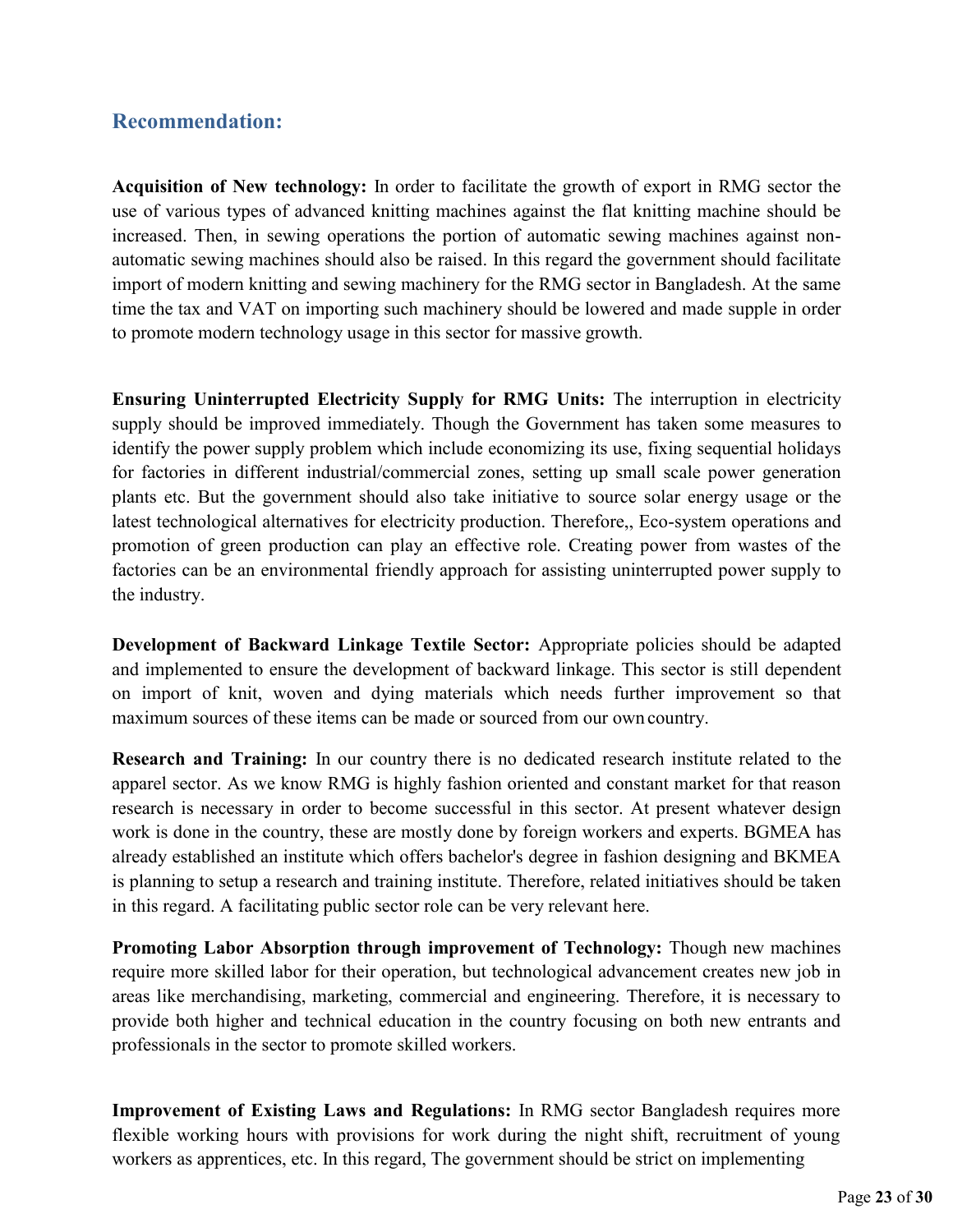laws for improvement of worker's health and safety standards in the workplace; regulations to change the building codes for improving working conditions, and for ensuring compliance with factory laws, etc.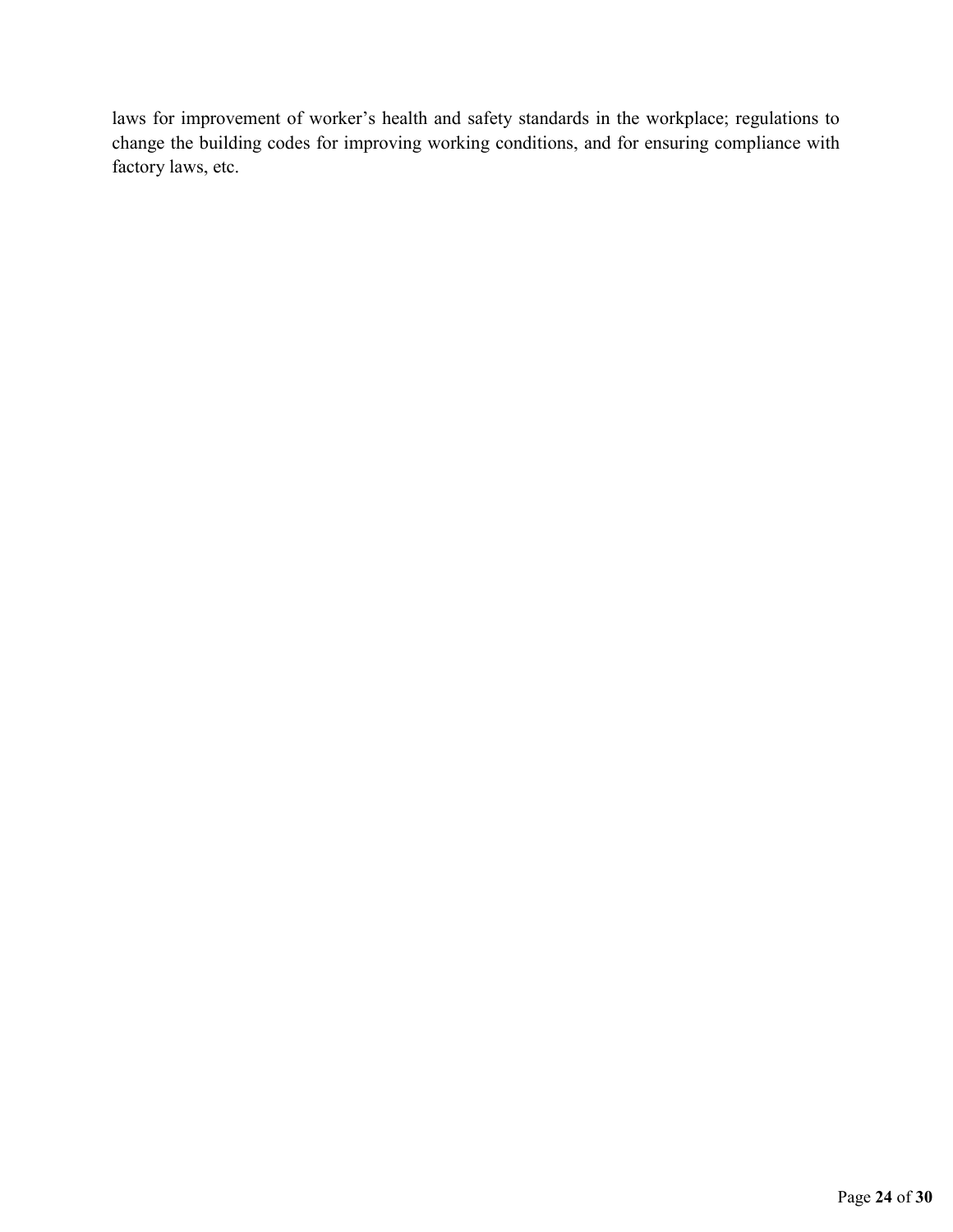## <span id="page-30-0"></span>**Conclusion:**

The readymade garments industry acts as the backbone of our economy and as a catalyst for the development of our country. As export earnings, billions of dollars is being fetched and created jobs for millions of people in the country.

The readymade garments sector has a greater potential than any other sector to contribute to the reduction of poverty in Bangladesh. In terms of employment, foreign exchange earnings and its contribution to Gross Domestic Product (GDP) this sector is becoming important.

The garment industry has played a pioneering role in the development of industrial sector of Bangladesh. Despite late start in 1976 it managed to establish its reputation in the world market within a short span of time. Resultantly garment is now one of the main export items of the country. Besides, enriching the country's economy it has played a very important role in alleviating unemployment.

Now Bangladesh is clearly ahead of other Southeast Asian suppliers in terms of capacity of the ready-made-garment industry. It also offers satisfactory levels of quality, especially in value and entry-level midmarket products

In conclusion, RMG sector is growing though there is a little bit slow down in last three years but it could be enhanced to take some steps by government and others stake holders. If the country could help bringing more investments to the sector and a strong positive reformation continues the sector would reach its expected growth. More investment behind the human capital of the sector would be key for coming days. To secure more value addition companies must invest behind human resource. If not full RMG sector a portion of must be transformed into world class best performing ones. Product and process diversity is the key along with productivity and performance improvement. At the same time, building proper infra-structure throughout the country and special look should be given to the livelihoods of the workers and staffs in and around RMG factories.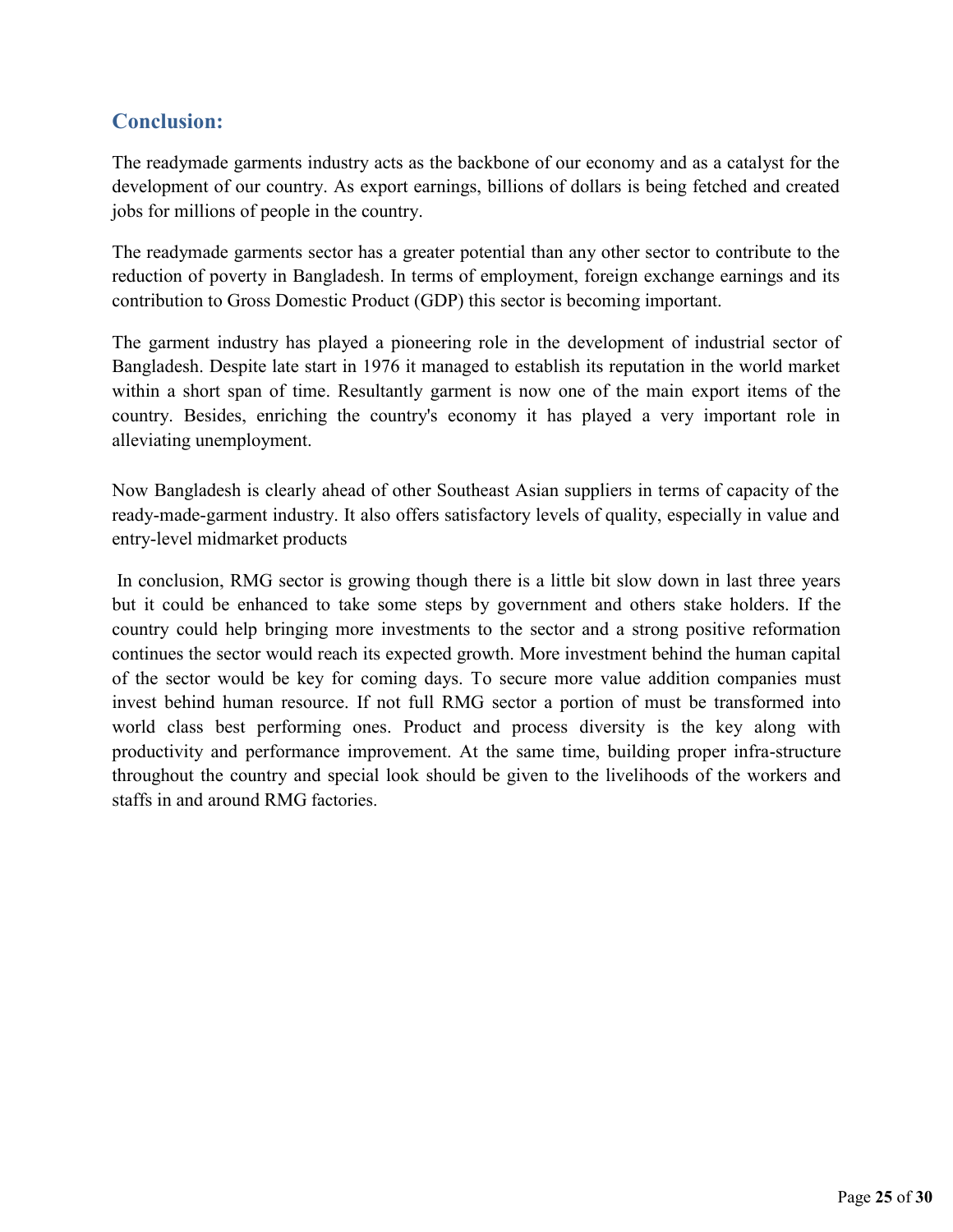## <span id="page-31-0"></span>**Reference:**

**Rahman, F. S. (23-08-2017). The RMG Sector of Bangladesh: Problems and Survival Strategy - See more at: [http://southasiajournal.net/the-rmg-sector-of-bangladesh-problems-and](http://southasiajournal.net/the-rmg-sector-of-bangladesh-problems-and-)survival-strategy/.** *The RMG Sector of Bangladesh: Problems and Survival Strategy***. Retrieved June 16, 2017, from [http://southasiajournal.net/the-rmg-sector-of-bangladesh-problems-and](http://southasiajournal.net/the-rmg-sector-of-bangladesh-problems-and-)survival-strategy/**

**E. S. (2016, September 26). Aman group doubling its spinning capacities. Retrieved July 1, 2017, from [http://news.apparelresources.com/textile-mills-news/aman-group-doubling-its](http://news.apparelresources.com/textile-mills-news/aman-group-doubling-its-)spinning-capacities/**

**B. (2016, December 18). MEMBERSHIP AND EMPLOYMENT. Retrieved June 12, 2017, from <http://bgmea.com.bd/home/pages/TradeInformation>**

**K. H., M. M., A., M. R., A. U., & M. U. (2016). Role of Textile and Clothing Industries in the Growth and Development of Trade & Business Strategies of Bangladesh in the Global Economy [Abstract].** *Role of Textile and Clothing Industries in the Growth and Development of Trade & Business Strategies of Bangladesh in the Global Economy,5* **(3), 39-48, 39-48. doi:10.5923/j.textile.20160503.01**

**A. P. (2016, November 18). Internship Report on Export Performance of Readymade Garments. Retrieved May 28, 2017, from [http://www.assignmentpoint.com/science/textile/internship-report-on-export-performance-of](http://www.assignmentpoint.com/science/textile/internship-report-on-export-performance-of-)readymade-garments.html**

**A. A. (2017, February 15). An overview of Bangladesh RMG 2016. Retrieved May 28, 2017, from <http://www.textiletoday.com.bd/overview-bangladesh-rmg-2016/>**

**B. (2016, August 17). RMG: WHY BANGLADESH IS THE BEST. Retrieved June 23, 2017, from <http://www.bgmea.com.bd/blog/story/2>**

**F. H. (2014, September 19). RMG industry of Bangladesh: Past, present and future. Retrieved June 16, 2017, from [http://archive.dhakatribune.com/long-form/2014/sep/19/rmg-industry](http://archive.dhakatribune.com/long-form/2014/sep/19/rmg-industry-)bangladesh-past-present-and-future**

**A. M. (2015, September 6). Readymade Garments Industry of Bangladesh. Retrieved May 29, 2017, from [http://www.garmentsmerchandising.com/readymade-garments-industry-of](http://www.garmentsmerchandising.com/readymade-garments-industry-of-)bangladesh/**

**K. A. (2015, August 16). The Readymade Garments (RMG) Sector of Bangladesh: Exploring Sustainability Dimensions. Retrieved June 2, 2017, from http://dspace.bracu.ac.bd:8080/xmlui/bitstream/handle/10361/5050/Khan%20Md.%20Nurul%20 Amin.pdf;sequence=1**

**N. (2016, November 25). RMG sector of Bangladesh. Retrieved June 16, 2017, from https[://www.slideshare.net/NeeLoveTin/rmg-sector-of-bangladesh](http://www.slideshare.net/NeeLoveTin/rmg-sector-of-bangladesh)**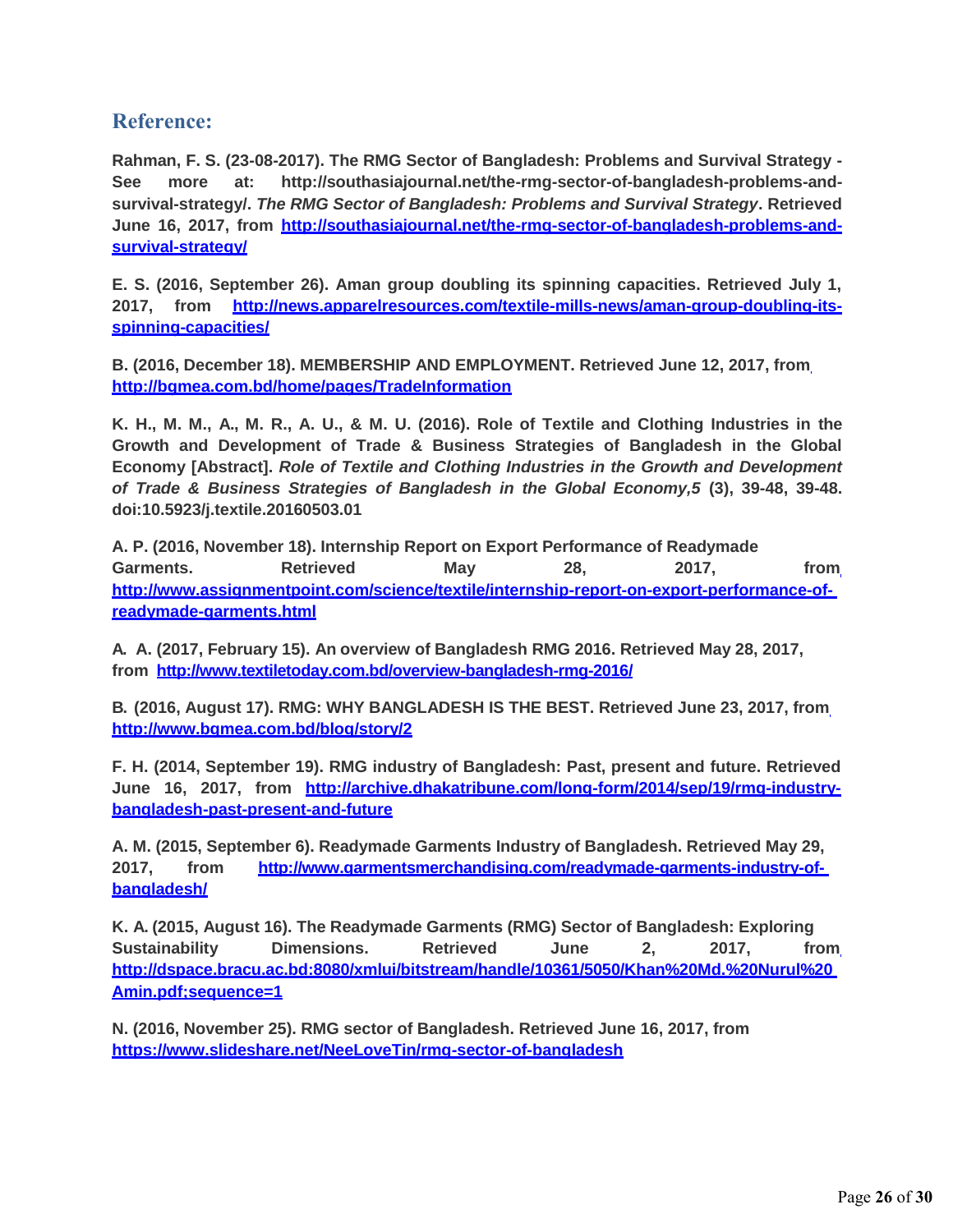**F. (2016, December 05). Technology to drive Bangladesh RMG sector's growth. Retrieved June 16, 2017, from [http://www.fibre2fashion.com/news/apparel-news/technology-to-drive](http://www.fibre2fashion.com/news/apparel-news/technology-to-drive-)bangladesh-rmg-sector-s-growth-202888-newsdetails.htm**

**Organization, I. L. (2013, October 22). Improving Working Conditions in the Ready-Made Garment Sector in Bangladesh (RMGP Programme). Retrieved May 25, 2017, from**

**[http://www.ilo.org/dhaka/Whatwedo/Projects/safer-garment-industry-in-bangladesh/lang-](http://www.ilo.org/dhaka/Whatwedo/Projects/safer-garment-industry-in-bangladesh/lang--%20en/index.htm) [en/index.htm](http://www.ilo.org/dhaka/Whatwedo/Projects/safer-garment-industry-in-bangladesh/lang--%20en/index.htm)**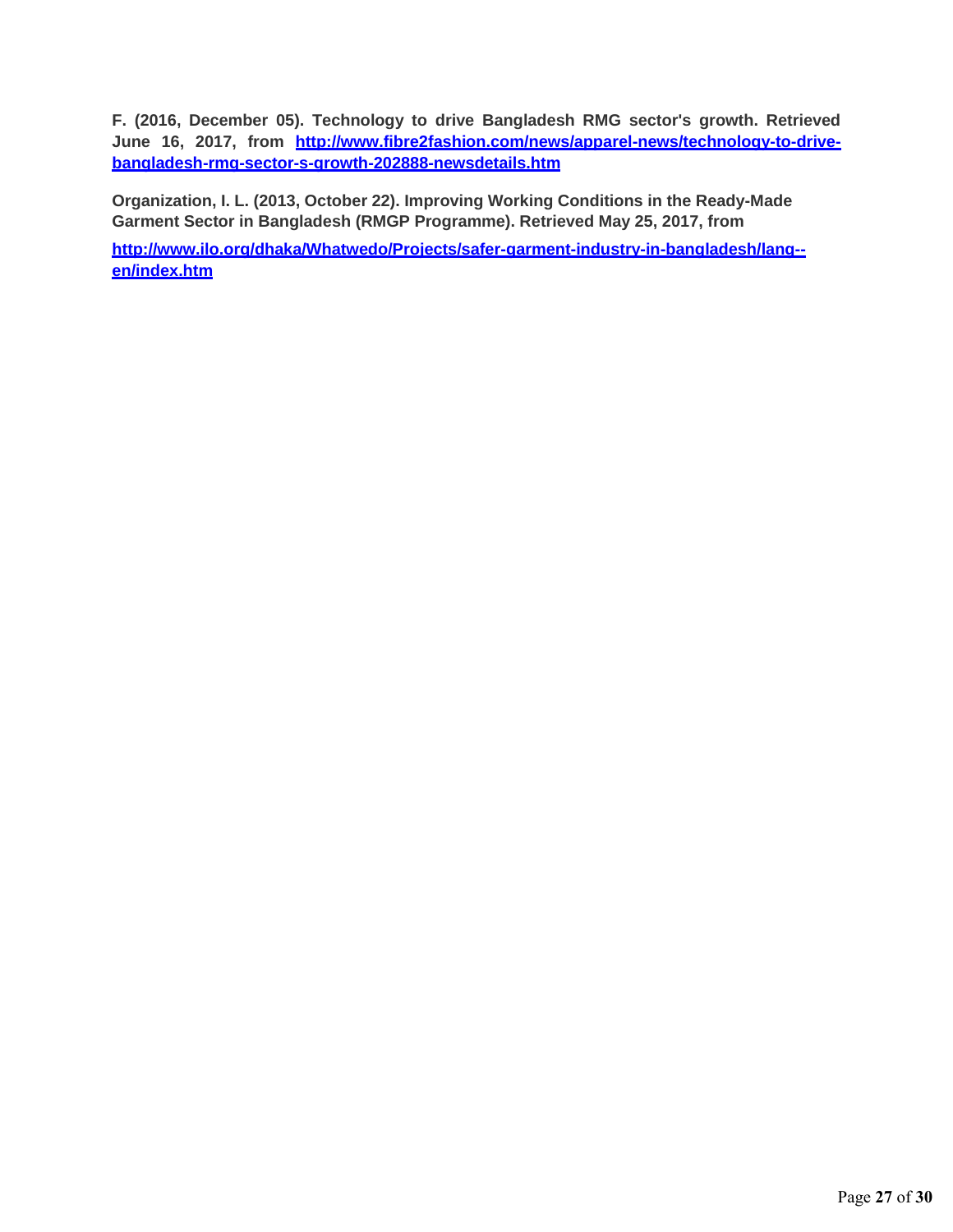## <span id="page-33-0"></span>**Appendix:**

RMG: Ready-Made Garment MFA: Multi Fiber Agreement WRAP: World Responsible Accredited Production URS: United Register of System T&G: Textile and Garment GDP: Gross Domestic Product IMF: International Monetary Fund LDC: Least Developed Countries ETP: Effluent Treatment Plant VAT: Value Added Tax BGMEA: Bangladesh Garment Manufacturers and Exporters BKMEA: Bangladesh Knitwear Manufacturers and Exporters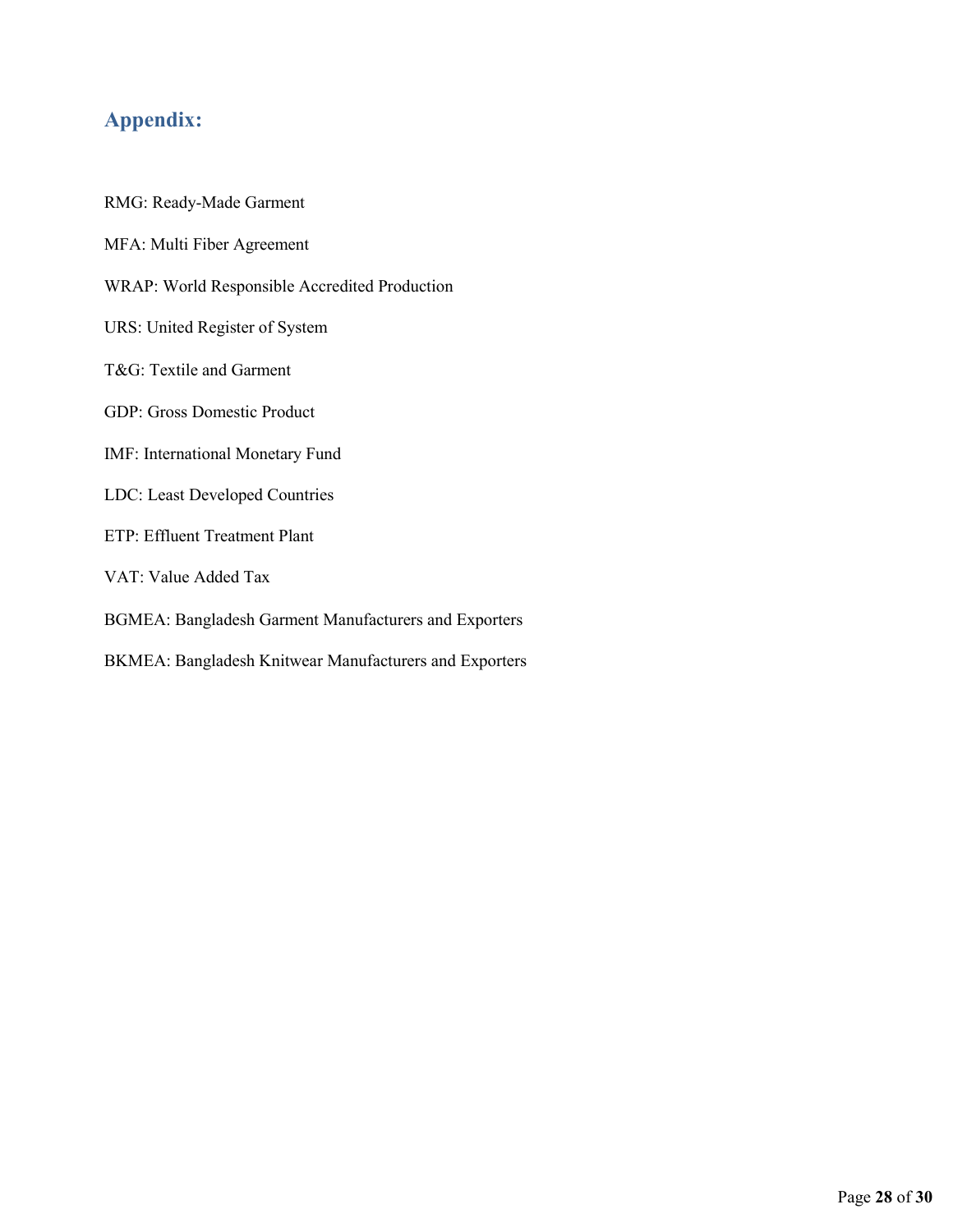## **Curriculum Vitae**

**Sumaiya Kabir Tama** 



**Address: Sector: 10, Road no: 8, House no: 27, Uttara, Dhaka-1207 Phone: +8801703491669 Email: [sumaiyatama@gmail.com](mailto:sumaiyatama@gmail.com)**

**Career Objective:** To employ my knowledge and experience with the intention of securing a professional career with opportunity for challenges and career advancement, while gaining knowledge of new skills and expertise.

#### **Academic Certification:**

| <b>Exam Title</b>                                | <b>Major</b>            | <b>Institute</b>                                   | <b>Result</b>     | Passing<br>Year | <b>Duration</b> |
|--------------------------------------------------|-------------------------|----------------------------------------------------|-------------------|-----------------|-----------------|
| Bachelor of<br><b>Business</b><br>Administration | Accounting              | <b>BRAC University</b>                             | 3.54 out<br>of 4  | 2017            | 4 years         |
| H.S.C                                            | <b>Business Studies</b> | Lalmatia Women<br>College, Dhaka                   | GPA:5<br>out of 5 | 2012            | 2 Years         |
| S.S.C                                            | Science                 | Charduani School<br>and College,<br><b>Barisal</b> | GPA:5<br>out of 5 | 2010            | 2 Years         |

#### **Career and Application Information:**

| Looking For                  | : Entry Level Job                                 |
|------------------------------|---------------------------------------------------|
| Preferred Job Category       | : Accounting, Audit, Tax                          |
| <b>Preferred District</b>    | : Anywhere in Bangladesh.                         |
| Preferred Organization Types | : Multi National Company (MNC), Consulting Firms, |
| University, NGO etc.         |                                                   |

#### **Extra-Curricular Activities:**

- Freelancing (assignment writing. Project paper at university level)
- Creative writing
- Member at BRAC University Business Club (Biz Bee)